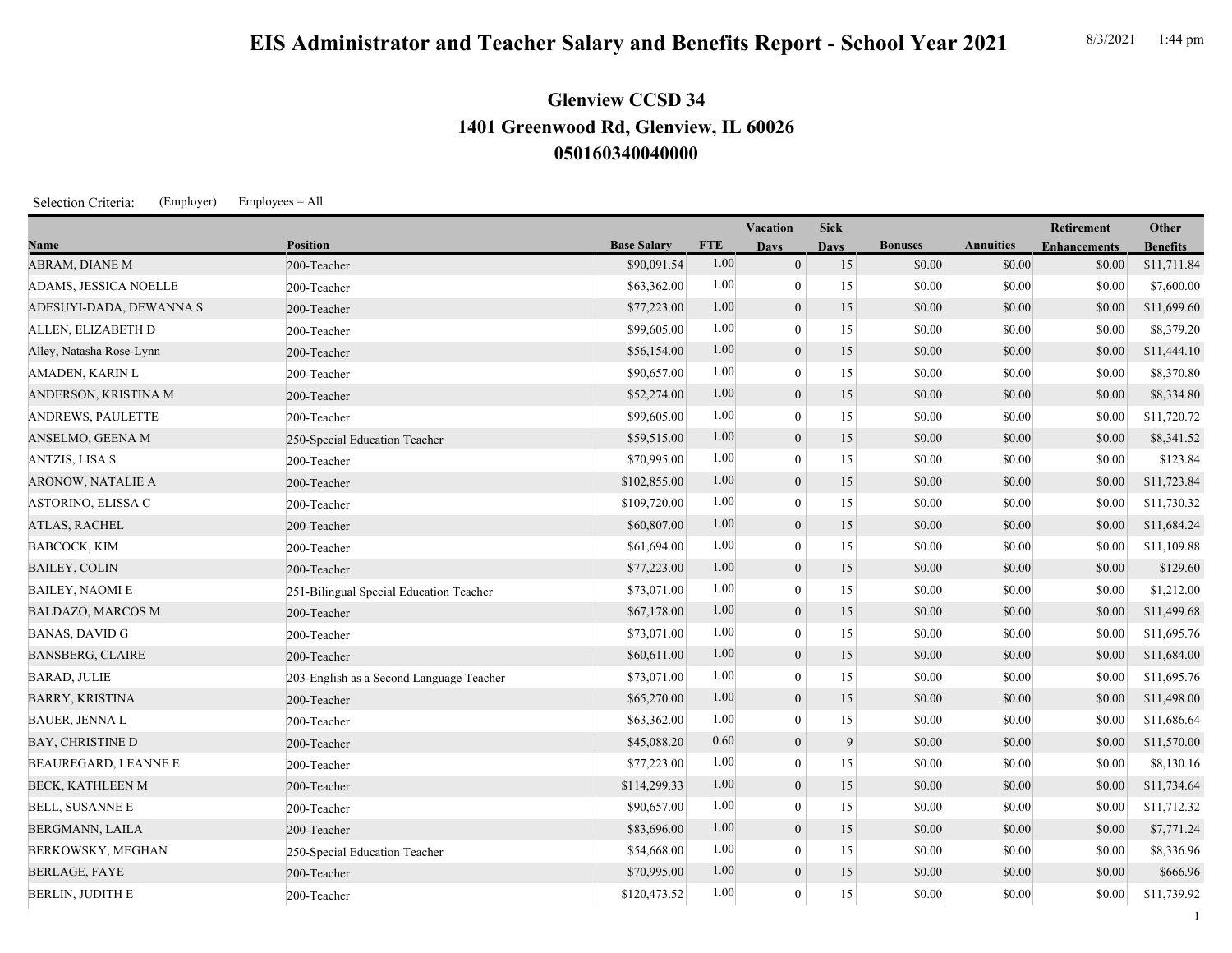|                          |                                          |                    |            | Vacation         | <b>Sick</b> |                |                  | Retirement          | Other           |
|--------------------------|------------------------------------------|--------------------|------------|------------------|-------------|----------------|------------------|---------------------|-----------------|
| Name                     | <b>Position</b>                          | <b>Base Salary</b> | <b>FTE</b> | <b>Days</b>      | <b>Days</b> | <b>Bonuses</b> | <b>Annuities</b> | <b>Enhancements</b> | <b>Benefits</b> |
| <b>BEYER, SABINA</b>     | 200-Teacher                              | \$93,431.00        | 1.00       | $\overline{0}$   | 15          | \$0.00         | \$0.00           | \$0.00              | \$144.96        |
| <b>BILLER, CECILIA J</b> | 200-Teacher                              | \$77,223.00        | 1.00       | $\boldsymbol{0}$ | 15          | \$0.00         | \$0.00           | \$0.00              | \$11,699.60     |
| <b>BINDER, ROBERT</b>    | 250-Special Education Teacher            | \$56,154.00        | 1.00       | $\boldsymbol{0}$ | 15          | \$0.00         | \$0.00           | \$0.00              | \$8,338.40      |
| <b>BIRSA, BETH M</b>     | 201-Reading Teacher                      | \$127,492.64       | 1.00       | $\mathbf{0}$     | 15          | \$0.00         | \$0.00           | \$0.00              | \$11,739.92     |
| <b>BOCZEK, JULIE A</b>   | 200-Teacher                              | \$134,578.63       | 1.00       | $\mathbf{0}$     | 15          | \$0.00         | \$0.00           | \$0.00              | \$11,711.60     |
| <b>BOLOTIN, LINDA M</b>  | 200-Teacher                              | \$132,271.03       | 1.00       | $\boldsymbol{0}$ | 15          | \$0.00         | \$0.00           | \$0.00              | \$8,170.48      |
| BORKOWSKI, EMILY T       | 200-Teacher                              | \$60,807.00        | 1.00       | $\mathbf{0}$     | 15          | \$0.00         | \$0.00           | \$0.00              | \$114.24        |
| <b>BOSCO, LAUREN P</b>   | 200-Teacher                              | \$61,453.00        | 1.00       | $\boldsymbol{0}$ | 15          | \$0.00         | \$0.00           | \$0.00              | \$11,665.80     |
| BRADLEY, LEIA M          | 200-Teacher                              | \$69,086.00        | 1.00       | $\boldsymbol{0}$ | 15          | \$0.00         | \$0.00           | \$0.00              | \$11,692.16     |
| BRATKO, KACIE M          | 200-Teacher                              | \$73,071.00        | 1.00       | $\mathbf{0}$     | 15          | \$0.00         | \$0.00           | \$0.00              | \$11,695.76     |
| BRONSKI, JENNIFER E      | 250-Special Education Teacher            | \$77,223.00        | 1.00       | $\boldsymbol{0}$ | 15          | \$0.00         | \$0.00           | \$0.00              | \$11,156.48     |
| BROTTMAN, SAMANTHA       | 200-Teacher                              | \$60,807.00        | 1.00       | $\bf{0}$         | 15          | \$0.00         | \$0.00           | \$0.00              | \$11,684.24     |
| BROWN, AMI M             | 200-Teacher                              | \$77,223.00        | 1.00       | $\mathbf{0}$     | 15          | \$0.00         | \$0.00           | \$0.00              | \$11,699.60     |
| BROWN, MELISSA APPEL     | 200-Teacher                              | \$106,226.00       | 1.00       | $\bf{0}$         | 15          | \$0.00         | \$0.00           | \$0.00              | \$11,726.96     |
| <b>BROWN, REBECCA J</b>  | 153-Special Education Supervisor         | \$85,500.00        | 1.00       | $\mathbf{0}$     | 15          | \$0.00         | \$1,967.00       | \$8,650.58          | \$33,561.86     |
| BRYNWOOD, CARYN          | 250-Special Education Teacher            | \$65,270.00        | 1.00       | $\mathbf{0}$     | 15          | \$0.00         | \$0.00           | \$0.00              | \$11,688.56     |
| <b>BURGETT, EMILY E</b>  | 200-Teacher                              | \$60,611.00        | 1.00       | $\mathbf{0}$     | 15          | \$0.00         | \$0.00           | \$0.00              | \$11,684.00     |
| <b>BURNS, KATHLEEN</b>   | 200-Teacher                              | \$59,515.00        | 1.00       | $\boldsymbol{0}$ | 15          | \$0.00         | \$0.00           | \$0.00              | \$11,683.04     |
| <b>BUS, EMILY</b>        | 250-Special Education Teacher            | \$75,147.00        | 1.00       | $\mathbf{0}$     | 15          | \$0.00         | \$0.00           | \$0.00              | \$11,507.12     |
| CACERES, KRISTIN M       | 151-Assistant Special Education Director | \$112,180.00       | 1.00       | 20               | 18          | \$0.00         | \$3,000.00       | \$11,860.80         | \$3,743.33      |
| CAPLAN PIERCE, MARA B    | 200-Teacher                              | \$86,017.00        | 1.00       | $\mathbf{0}$     | 15          | \$0.00         | \$0.00           | \$0.00              | \$11,708.00     |
| CAPUTO, NINA             | 250-Special Education Teacher            | \$63,362.00        | 1.00       | $\mathbf{0}$     | 15          | \$0.00         | \$0.00           | \$0.00              | \$11,686.64     |
| CARACCI, ELEANORA        | 200-Teacher                              | \$63,362.00        | 1.00       | $\boldsymbol{0}$ | 15          | \$0.00         | \$0.00           | \$0.00              | \$11,686.64     |
| CARDENAS, DEYANIRA       | 200-Teacher                              | \$63,362.00        | 1.00       | $\boldsymbol{0}$ | 15          | \$0.00         | \$0.00           | \$0.00              | \$11,143.52     |
| CARLIN, JULIE A          | 203-English as a Second Language Teacher | \$70,995.00        | 1.00       | $\mathbf{0}$     | 15          | \$0.00         | \$0.00           | \$0.00              | \$11,693.84     |
| CARLSON, OLGA            | 250-Special Education Teacher            | \$24,944.09        | 0.35       | $\theta$         | 15          | \$0.00         | \$0.00           | \$0.00              | \$2,827.14      |
| CARLSON, RACHAEL C       | 200-Teacher                              | \$79,300.00        | 1.00       | $\boldsymbol{0}$ | 15          | \$0.00         | \$0.00           | \$0.00              | \$11,701.76     |
| CARNEHL, BENJAMIN K      | 202-Bilingual Education Teacher          | \$60,611.00        | 1.00       | $\bf{0}$         | 15          | \$0.00         | \$0.00           | \$0.00              | \$11,493.44     |
| CARTER, KATHLEEN M       | 200-Teacher                              | \$93,431.00        | 1.00       | $\mathbf{0}$     | 15          | \$0.00         | \$0.00           | \$0.00              | \$8,145.52      |
| CASTANEDA, SAUL          | 202-Bilingual Education Teacher          | \$65,270.00        | 1.00       | $\mathbf{0}$     | 15          | \$0.00         | \$0.00           | \$0.00              | \$10,515.52     |
| CEPRNICH, NATALIE L      | 203-English as a Second Language Teacher | \$81,376.00        | $1.00\,$   | $\theta$         | 15          | \$0.00         | \$0.00           | \$0.00              | \$11,703.68     |
| CHAMPNEY, KRISTY         | 200-Teacher                              | \$90,657.00        | 1.00       | $\theta$         | 15          | \$0.00         | \$0.00           | \$0.00              | \$11,712.32     |
| CHIN, MEGAN              | 153-Special Education Supervisor         | \$94,000.00        | 1.00       | $\boldsymbol{0}$ | 15          | \$0.00         | \$2,162.00       | \$9,510.51          | \$33,719.20     |
| CHOO, JUNG               | 200-Teacher                              | \$81,376.00        | 1.00       | $\theta$         | 15          | \$0.00         | \$0.00           | \$0.00              | \$11,703.68     |
| CHOW, KATIE M            | 200-Teacher                              | \$73,071.00        | 1.00       | $\overline{0}$   | 15          | \$0.00         | \$0.00           | \$0.00              | \$11,695.76     |
| CHRUL, MICHELLE B        | 200-Teacher                              | \$70,995.00        | 1.00       | $\theta$         | 15          | \$0.00         | \$0.00           | \$0.00              | \$9,525.36      |
| CHUN, MICHELLE M         | 203-English as a Second Language Teacher | \$75,147.00        | 1.00       | $\boldsymbol{0}$ | 15          | \$0.00         | \$0.00           | \$0.00              | \$11,697.68     |
| CISKE, DANAE             | 200-Teacher                              | \$83,696.00        | 1.00       | $\overline{0}$   | 15          | \$0.00         | \$0.00           | \$0.00              | \$11,705.84     |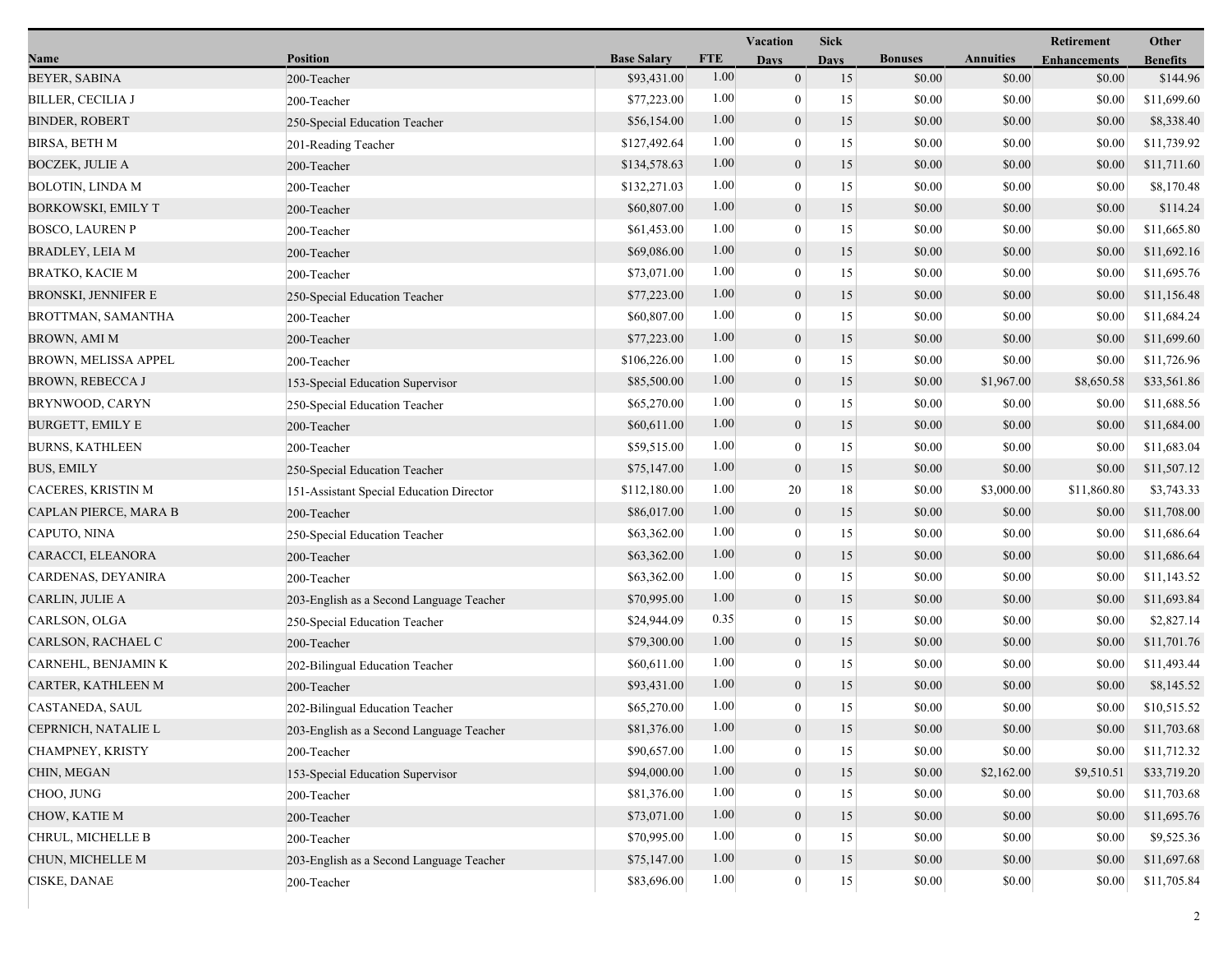|                           |                                                 |                    |            | Vacation         | <b>Sick</b> |                |                  | Retirement          | Other           |
|---------------------------|-------------------------------------------------|--------------------|------------|------------------|-------------|----------------|------------------|---------------------|-----------------|
| Name                      | <b>Position</b>                                 | <b>Base Salary</b> | <b>FTE</b> | <b>Days</b>      | <b>Days</b> | <b>Bonuses</b> | <b>Annuities</b> | <b>Enhancements</b> | <b>Benefits</b> |
| CIURUS MAJOR, GENEE       | 200-Teacher                                     | \$93,431.00        | 1.00       | $\boldsymbol{0}$ | 15          | \$0.00         | \$0.00           | \$0.00              | \$11,714.96     |
| CLARKE, SUSAN P           | 200-Teacher                                     | \$99,605.00        | 1.00       | $\bf{0}$         | 15          | \$0.00         | \$0.00           | \$0.00              | \$11,720.72     |
| COKER, CASEY              | 200-Teacher                                     | \$63,362.00        | 1.00       | $\boldsymbol{0}$ | 15          | \$0.00         | \$0.00           | \$0.00              | \$8,345.12      |
| COLLINS-DOWDEN, MICHAEL J | 200-Teacher                                     | \$77,223.00        | 1.00       | $\mathbf{0}$     | 15          | \$0.00         | \$0.00           | \$0.00              | \$11,699.60     |
| CONE, KRISTEN G           | 200-Teacher                                     | \$83,696.00        | 1.00       | $\boldsymbol{0}$ | 15          | \$0.00         | \$0.00           | \$0.00              | \$11,705.84     |
| CONSIDINE, KIRSTEN J      | 200-Teacher                                     | \$102,855.00       | 1.00       | $\boldsymbol{0}$ | 15          | \$0.00         | \$0.00           | \$0.00              | \$8,382.32      |
| <b>CORTES, MILDRED</b>    | 200-Teacher                                     | \$56,154.00        | 1.00       | $\mathbf{0}$     | 15          | \$0.00         | \$0.00           | \$0.00              | \$11,679.92     |
| CRANE, KATRINA H          | 200-Teacher                                     | \$81,376.00        | 1.00       | $\bf{0}$         | 15          | \$0.00         | \$0.00           | \$0.00              | \$11,703.68     |
| CROWS, CAREY              | 200-Teacher                                     | \$65,270.00        | 1.00       | $\boldsymbol{0}$ | 15          | \$0.00         | \$0.00           | \$0.00              | \$118.56        |
| CUARESMA, JESSICA         | 203-English as a Second Language Teacher        | \$63,362.00        | 1.00       | $\mathbf{0}$     | 15          | \$0.00         | \$0.00           | \$0.00              | \$11,686.64     |
| CUTLER, TROY              | 200-Teacher                                     | \$53,183.00        | 1.00       | $\boldsymbol{0}$ | 15          | \$0.00         | \$0.00           | \$0.00              | \$8,107.60      |
| CYZ, JACQUELINE A         | 200-Teacher                                     | \$56,938.80        | 1.00       | $\boldsymbol{0}$ | 15          | \$0.00         | \$0.00           | \$0.00              | \$11,470.83     |
| DAHMER, KAITLYN           | 200-Teacher                                     | \$60,161.00        | 1.00       | $\mathbf{0}$     | 15          | \$0.00         | \$0.00           | \$0.00              | \$8,342.24      |
| Dallow, Sara              | 200-Teacher                                     | \$51,160.95        | 0.74       | $\bf{0}$         | 13          | \$0.00         | \$0.00           | \$0.00              | \$9,230.84      |
| DANNO, DANIELLE           | 200-Teacher                                     | \$79,300.00        | 1.00       | $\boldsymbol{0}$ | 15          | \$0.00         | \$0.00           | \$0.00              | \$8,360.24      |
| DAUERNHEIM, ALISON        | 153-Special Education Supervisor                | \$88,500.00        | 1.00       | $\mathbf{0}$     | 15          | \$0.00         | \$2,036.00       | \$9,171.91          | \$23,050.72     |
| DAVIES, ERIKA             | 200-Teacher                                     | \$75,147.00        | 1.00       | $\boldsymbol{0}$ | 15          | \$0.00         | \$0.00           | \$0.00              | \$11,697.68     |
| DAVIS, LAURIE L           | 200-Teacher                                     | \$60,611.00        | 1.00       | $\boldsymbol{0}$ | 15          | \$0.00         | \$0.00           | \$0.00              | \$11,493.44     |
| DELLI, DANE A             | 100-District Superintendent                     | \$252,350.00       | 1.00       | 20               | 18          | \$0.00         | \$21,000.00      | \$25,649.98         | \$38,646.85     |
| DERNULC, HEATHER A        | 200-Teacher                                     | \$86,017.00        | 1.00       | $\boldsymbol{0}$ | 15          | \$0.00         | \$0.00           | \$0.00              | \$11,708.00     |
| DIBIASO, WENDY M          | 200-Teacher                                     | \$101,336.26       | 1.00       | $\boldsymbol{0}$ | 15          | \$0.00         | \$0.00           | \$0.00              | \$11,697.00     |
| DOBIAS, SUSAN M           | 200-Teacher                                     | \$99,605.00        | 1.00       | $\boldsymbol{0}$ | 15          | \$0.00         | \$0.00           | \$0.00              | \$8,379.20      |
| DORAN, DANA A             | 200-Teacher                                     | \$75,147.00        | 1.00       | $\mathbf{0}$     | 15          | \$0.00         | \$0.00           | \$0.00              | \$11,697.68     |
| DORKEN, KEVIN M           | 103-Principal                                   | \$145,064.42       | 1.00       | 20               | 18          | \$0.00         | \$3,000.00       | \$15,250.71         | \$25,733.38     |
| DORKEN, LINDA M           | 201-Reading Teacher                             | \$113,762.00       | 1.00       | $\mathbf{0}$     | 15          | \$0.00         | \$0.00           | \$0.00              | \$11,734.16     |
| DOWNEY, LISA M            | 200-Teacher                                     | \$96,462.00        | 1.00       | $\theta$         | 15          | \$0.00         | \$0.00           | \$0.00              | \$11,717.84     |
| DREYER, AMY C             | 200-Teacher                                     | \$63,362.00        | 1.00       | $\boldsymbol{0}$ | 15          | \$0.00         | \$0.00           | \$0.00              | \$11,686.64     |
| DUEL, SUZANNE E           | 200-Teacher                                     | \$98,105.78        | 1.00       | $\boldsymbol{0}$ | 15          | \$0.00         | \$0.00           | \$0.00              | \$8,377.76      |
| DUNHAM, JOSHUA            | 200-Teacher                                     | \$65,270.00        | 1.00       | $\mathbf{0}$     | 15          | \$0.00         | \$0.00           | \$0.00              | \$11,688.56     |
| DURNING, KRISTEN P        | 200-Teacher                                     | \$62,177.40        | 0.90       | $\mathbf{0}$     | 14          | \$0.00         | \$0.00           | \$0.00              | \$10,413.04     |
| DZIANOTT, MAREK           | 200-Teacher                                     | \$120,473.52       | $1.00\,$   | $\boldsymbol{0}$ | 15          | \$0.00         | \$0.00           | \$0.00              | \$11,739.92     |
| EHRESMAN, ANDY L          | 200-Teacher                                     | \$90,657.00        | 1.00       | $\theta$         | 15          | \$0.00         | \$0.00           | \$0.00              | \$11,712.32     |
| ELKIND, MARINA            | 250-Special Education Teacher                   | \$59,125.00        | 1.00       | $\boldsymbol{0}$ | 15          | \$0.00         | \$0.00           | \$0.00              | \$8,341.28      |
| ENGELMAN, MARY ELIZABETH  | 250-Special Education Teacher                   | \$70,995.00        | 1.00       | $\mathbf{0}$     | 15          | \$0.00         | \$0.00           | \$0.00              | \$11,503.28     |
| ENGLE, BRIAN M            | 107-General Administrator or General Supervisor | \$150,330.77       | 1.00       | 20               | 18          | \$0.00         | \$6,000.00       | \$16,980.40         | \$37,470.74     |
| EVANS, TALIA              | 200-Teacher                                     | \$40,688.00        | 0.50       | 0                | 8           | \$0.00         | \$0.00           | \$0.00              | \$0.00          |
| FASANELLA, RENEE C        | 250-Special Education Teacher                   | \$67,178.00        | 1.00       | $\boldsymbol{0}$ | 15          | \$0.00         | \$0.00           | \$0.00              | \$11,499.68     |
| FECAROTTA, MICHELE K      | 203-English as a Second Language Teacher        | \$75,147.00        | 1.00       | $\boldsymbol{0}$ | 15          | \$0.00         | \$0.00           | \$0.00              | \$11,697.68     |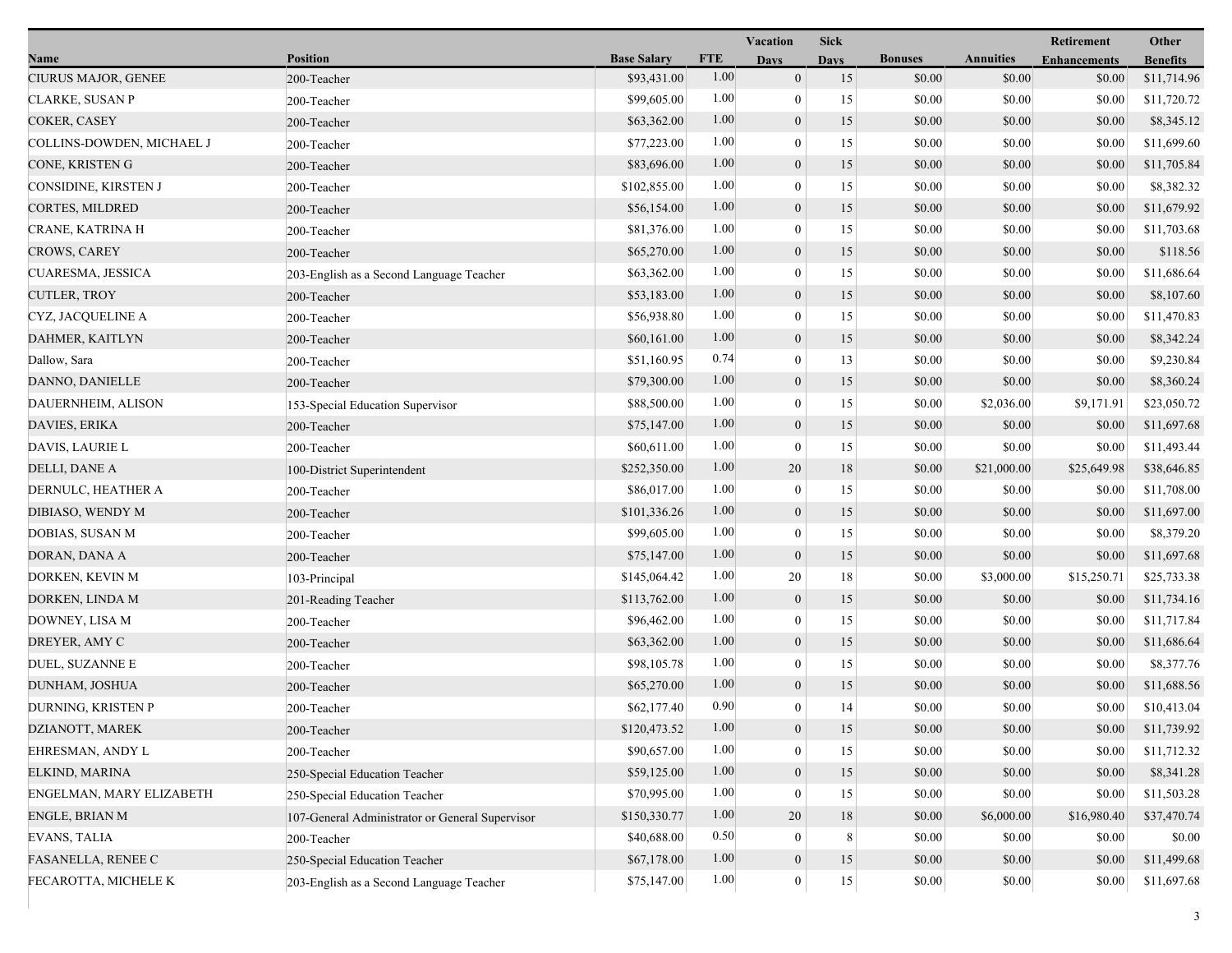|                                 |                                                 |                    |            | Vacation         | <b>Sick</b> |                |                  | Retirement          | Other           |
|---------------------------------|-------------------------------------------------|--------------------|------------|------------------|-------------|----------------|------------------|---------------------|-----------------|
| Name                            | <b>Position</b>                                 | <b>Base Salary</b> | <b>FTE</b> | <b>Days</b>      | <b>Davs</b> | <b>Bonuses</b> | <b>Annuities</b> | <b>Enhancements</b> | <b>Benefits</b> |
| FEIGER, MELISSA L               | 200-Teacher                                     | \$60,807.00        | 1.00       | $\mathbf{0}$     | 15          | \$0.00         | \$0.00           | \$0.00              | \$11,684.24     |
| FELMAN, JENNIFER ROSEN          | 201-Reading Teacher                             | \$79,300.00        | 1.00       | $\bf{0}$         | 15          | \$0.00         | \$0.00           | \$0.00              | \$11,701.76     |
| FINER, EDEN A                   | 200-Teacher                                     | \$52,274.00        | 1.00       | $\boldsymbol{0}$ | 15          | \$0.00         | \$0.00           | \$0.00              | \$11,676.32     |
| FOLEY, MELANIE                  | 250-Special Education Teacher                   | \$54,668.00        | 1.00       | $\mathbf{0}$     | 15          | \$0.00         | \$0.00           | \$0.00              | \$11,678.48     |
| <b>FREDERICK, AMY</b>           | 107-General Administrator or General Supervisor | \$73,840.69        | 1.00       | $\boldsymbol{0}$ | 15          | \$0.00         | \$0.00           | \$0.00              | \$10,467.40     |
| FREIDAG, MARGARITA C            | 200-Teacher                                     | \$77,223.00        | 1.00       | $\mathbf{0}$     | 15          | \$0.00         | \$0.00           | \$0.00              | \$11,699.60     |
| FRIED, JAMIE G                  | 200-Teacher                                     | \$60,807.00        | 1.00       | $\mathbf{0}$     | 15          | \$0.00         | \$0.00           | \$0.00              | \$11,684.24     |
| FRIEDMAN, ERIK D                | 103-Principal                                   | \$133,494.28       | 1.00       | 20               | 18          | \$0.00         | \$3,000.00       | \$13,810.19         | \$37,017.99     |
| FRIEDMAN, JENNIFER M            | 250-Special Education Teacher                   | \$26,146.80        | 0.33       | $\boldsymbol{0}$ | 15          | \$0.00         | \$0.00           | \$0.00              | \$14.28         |
| FRUTIG, YELENA                  | 203-English as a Second Language Teacher        | \$61,453.00        | 1.00       | $\mathbf{0}$     | 15          | \$0.00         | \$0.00           | \$0.00              | \$11,684.96     |
| <b>GALLE, ARIANA</b>            | 250-Special Education Teacher                   | \$51,366.00        | 1.00       | $\mathbf{0}$     | 15          | \$0.00         | \$0.00           | \$0.00              | \$5,725.67      |
| <b>GERAGHTY, MARY P</b>         | 152-Special Education Director                  | \$156,741.08       | 1.00       | 20               | 18          | \$0.00         | \$0.00           | \$0.00              | \$25,820.46     |
| <b>GHORBANI, MOLLY L</b>        | 200-Teacher                                     | \$67,178.00        | 1.00       | $\mathbf{0}$     | 15          | \$0.00         | \$0.00           | \$0.00              | \$8,348.72      |
| <b>GINIS, EMMANUEL G</b>        | 200-Teacher                                     | \$60,611.00        | 1.00       | $\bf{0}$         | 15          | \$0.00         | \$0.00           | \$0.00              | \$114.00        |
| <b>GLASSNER, ROBERT D</b>       | 200-Teacher                                     | \$54,668.00        | 1.00       | $\boldsymbol{0}$ | 15          | \$0.00         | \$0.00           | \$0.00              | \$8,336.96      |
| <b>GLEYZER, MONICA</b>          | 203-English as a Second Language Teacher        | \$63,362.00        | 1.00       | $\mathbf{0}$     | 15          | \$0.00         | \$0.00           | \$0.00              | \$11,686.64     |
| <b>GLIM, ZACHARY P</b>          | 200-Teacher                                     | \$70,995.00        | 1.00       | $\boldsymbol{0}$ | 15          | \$0.00         | \$0.00           | \$0.00              | \$11,693.84     |
| GORSKI DUARTE, SYLVIA G         | 202-Bilingual Education Teacher                 | \$65,270.00        | 1.00       | $\mathbf{0}$     | 15          | \$0.00         | \$0.00           | \$0.00              | \$11,498.00     |
| <b>GRADY, ESTEFANIA</b>         | 202-Bilingual Education Teacher                 | \$70,019.00        | 1.00       | $\overline{0}$   | 15          | \$0.00         | \$0.00           | \$0.00              | \$8,351.36      |
| <b>GRAMMAS, DINA</b>            | 200-Teacher                                     | \$81,376.00        | 1.00       | $\theta$         | 15          | \$0.00         | \$0.00           | \$0.00              | \$11,703.68     |
| <b>GREENBERG, DINA</b>          | 250-Special Education Teacher                   | \$56,154.00        | 1.00       | $\boldsymbol{0}$ | 15          | \$0.00         | \$0.00           | \$0.00              | \$11,489.36     |
| GREENBERG, KRISTIN N            | 250-Special Education Teacher                   | \$63,362.00        | 1.00       | $\theta$         | 15          | \$0.00         | \$0.00           | \$0.00              | \$8,117.20      |
| <b>GREINER, SHERYL L</b>        | 200-Teacher                                     | \$60,048.40        | 1.00       | $\mathbf{0}$     | 15          | \$0.00         | \$0.00           | \$0.00              | \$11,683.34     |
| <b>GRIEVE, RACHEL ASTA KECK</b> | 200-Teacher                                     | \$54,668.00        | 1.00       | $\mathbf{0}$     | 15          | \$0.00         | \$0.00           | \$0.00              | \$11,678.48     |
| GRODECKI, KATHRYN               | 250-Special Education Teacher                   | \$70,995.00        | 1.00       | $\overline{0}$   | 15          | \$0.00         | \$0.00           | \$0.00              | \$11,693.84     |
| <b>GRUBBA, KATHERINE A</b>      | 200-Teacher                                     | \$36,535.50        | 0.50       | $\theta$         | $\,8\,$     | \$0.00         | \$0.00           | \$0.00              | \$0.00          |
| <b>GRUNSTAD, JESSICA M</b>      | 250-Special Education Teacher                   | \$69,086.00        | 1.00       | $\mathbf{0}$     | 15          | \$0.00         | \$0.00           | \$0.00              | \$8,350.64      |
| <b>GUST, CAROLINE</b>           | 200-Teacher                                     | \$60,161.00        | 1.00       | $\mathbf{0}$     | 15          | \$0.00         | \$0.00           | \$0.00              | \$11,493.20     |
| <b>GUST, STEPHANIE</b>          | 200-Teacher                                     | \$55,928.70        | 0.95       | $\mathbf{0}$     | 15          | \$0.00         | \$0.00           | \$0.00              | \$7,684.66      |
| HA, SEUNG-HEE                   | 203-English as a Second Language Teacher        | \$65,270.00        | 1.00       | $\overline{0}$   | 15          | \$0.00         | \$0.00           | \$0.00              | \$9,520.08      |
| HAGESTAD, MAURA A               | 200-Teacher                                     | \$30,889.20        | 0.40       | $\boldsymbol{0}$ | 6           | \$0.00         | \$0.00           | \$0.00              | \$0.00          |
| HAGIST, CECILIA                 | 202-Bilingual Education Teacher                 | \$75,147.00        | 1.00       | $\theta$         | 15          | \$0.00         | \$0.00           | \$0.00              | \$11,697.68     |
| HALPERIN, LAUREN M              | 200-Teacher                                     | \$70,995.00        | 1.00       | $\boldsymbol{0}$ | 15          | \$0.00         | \$0.00           | \$0.00              | \$10,416.55     |
| HAMILTON, KATHLEEN A            | 250-Special Education Teacher                   | \$103,328.50       | 1.00       | $\theta$         | 15          | \$0.00         | \$0.00           | \$0.00              | \$8,154.88      |
| HAMMER, DANIEL                  | 200-Teacher                                     | \$53,183.00        | 1.00       | $\mathbf{0}$     | 15          | \$0.00         | \$0.00           | \$0.00              | \$11,486.48     |
| HANSON, MARNI                   | 203-English as a Second Language Teacher        | \$81,376.00        | 1.00       | $\theta$         | 15          | \$0.00         | \$0.00           | \$0.00              | \$11,703.68     |
| HARNER, KEVIN                   | 200-Teacher                                     | \$60,807.00        | 1.00       | $\boldsymbol{0}$ | 15          | \$0.00         | \$0.00           | \$0.00              | \$10,735.53     |
| HARRIS, LAURA                   | 200-Teacher                                     | \$60,611.00        | 1.00       | $\boldsymbol{0}$ | $15\,$      | \$0.00         | \$0.00           | \$0.00              | \$11,684.00     |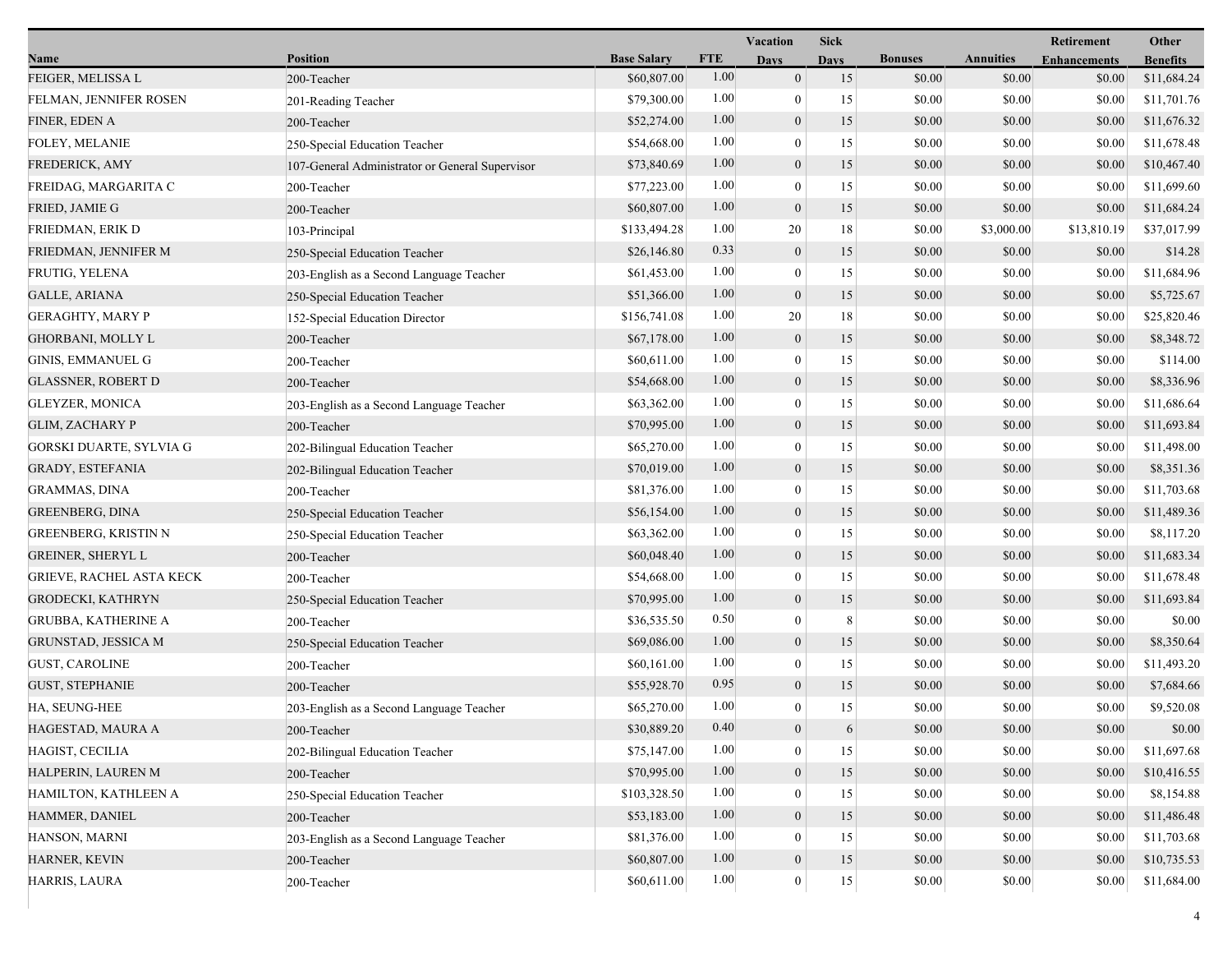|                        |                                                 |                    | Vacation   |                  |             |                |                  | Other                             |                 |
|------------------------|-------------------------------------------------|--------------------|------------|------------------|-------------|----------------|------------------|-----------------------------------|-----------------|
| Name                   | Position                                        | <b>Base Salary</b> | <b>FTE</b> | <b>Days</b>      | <b>Days</b> | <b>Bonuses</b> | <b>Annuities</b> | Retirement<br><b>Enhancements</b> | <b>Benefits</b> |
| HARWELL, SARA          | 200-Teacher                                     | \$67,178.00        | 1.00       | $\overline{0}$   | 15          | \$0.00         | \$0.00           | \$0.00                            | \$11,690.24     |
| HAUSMAN, VALERIE N     | 200-Teacher                                     | \$99,605.00        | 1.00       | $\overline{0}$   | 15          | \$0.00         | \$0.00           | \$0.00                            | \$8,379.20      |
| HEILWAGEN, COLLEEN L   | 200-Teacher                                     | \$78,435.15        | 1.00       | $\boldsymbol{0}$ | 15          | \$0.00         | \$0.00           | \$0.00                            | \$11,700.80     |
| HENDERSON, JENNIFER J  | 200-Teacher                                     | \$77,223.00        | 1.00       | $\mathbf{0}$     | 15          | \$0.00         | \$0.00           | \$0.00                            | \$11,699.60     |
| HENRY, EMILY M         | 250-Special Education Teacher                   | \$50,457.00        | 1.00       | $\overline{0}$   | 15          | \$0.00         | \$0.00           | \$0.00                            | \$104.04        |
| HENRY, PENNY A         | 203-English as a Second Language Teacher        | \$118,467.72       | 1.00       | $\overline{0}$   | 15          | \$0.00         | \$0.00           | \$0.00                            | \$8,396.96      |
| Hochman, Haley         | 200-Teacher                                     | \$33,341.93        | 0.64       | $\overline{0}$   | 15          | \$0.00         | \$0.00           | \$0.00                            | \$736.46        |
| HOCK, JULIE C          | 200-Teacher                                     | \$79,300.00        | 1.00       | $\overline{0}$   | 15          | \$0.00         | \$0.00           | \$0.00                            | \$131.76        |
| HOEFT, PATRICK M       | 103-Principal                                   | \$120,000.00       | 1.00       | 20               | 18          | \$0.00         | \$0.00           | \$12,096.35                       | \$34,182.23     |
| HOERR, GRANT           | 200-Teacher                                     | \$65,270.00        | 1.00       | $\mathbf{0}$     | 15          | \$0.00         | \$0.00           | \$0.00                            | \$11,688.56     |
| HOFFMAN, CRAIG         | 250-Special Education Teacher                   | \$64,732.82        | 1.00       | $\overline{0}$   | 15          | \$0.00         | \$0.00           | \$0.00                            | \$8,346.32      |
| HOFFMAN-JUNK, MEGAN    | 200-Teacher                                     | \$53,183.00        | 1.00       | $\overline{0}$   | 15          | \$0.00         | \$0.00           | \$0.00                            | \$11,677.04     |
| HOGAN, JODIE M         | 200-Teacher                                     | \$63,362.00        | 1.00       | $\overline{0}$   | 15          | \$0.00         | \$0.00           | \$0.00                            | \$11,496.08     |
| HOGENDORP, MELISSA L   | 203-English as a Second Language Teacher        | \$81,376.00        | 1.00       | $\overline{0}$   | 15          | \$0.00         | \$0.00           | \$0.00                            | \$11,007.12     |
| HOGG, COLLEEN M        | 250-Special Education Teacher                   | \$60,611.00        | 1.00       | $\overline{0}$   | 15          | \$0.00         | \$0.00           | \$0.00                            | \$11,684.00     |
| HOPKINS, HEATHER M     | 107-General Administrator or General Supervisor | \$210,612.14       | 1.00       | 20               | 18          | \$0.00         | \$0.00           | \$21,230.32                       | \$16,120.36     |
| HOURICAN, CLARE B      | 250-Special Education Teacher                   | \$90,657.00        | 1.00       | $\overline{0}$   | 15          | \$0.00         | \$0.00           | \$0.00                            | \$8,142.88      |
| HOWARD, ANGELA M       | 200-Teacher                                     | \$77,223.00        | 1.00       | $\boldsymbol{0}$ | 15          | \$0.00         | \$0.00           | \$0.00                            | \$8,130.16      |
| HOYLAND, MARY D        | 200-Teacher                                     | \$70,995.00        | 1.00       | $\mathbf{0}$     | 15          | \$0.00         | \$0.00           | \$0.00                            | \$11,693.84     |
| IANNOTTI, LAURA K      | 200-Teacher                                     | \$70,995.00        | 1.00       | $\mathbf{0}$     | 15          | \$0.00         | \$0.00           | \$0.00                            | \$8,352.32      |
| <b>IKHNANA, STELLA</b> | 250-Special Education Teacher                   | \$61,453.00        | 1.00       | $\boldsymbol{0}$ | 15          | \$0.00         | \$0.00           | \$0.00                            | \$11,684.96     |
| JANSEN, DAWN L         | 250-Special Education Teacher                   | \$79,300.00        | 1.00       | $\overline{0}$   | 15          | \$0.00         | \$0.00           | \$0.00                            | \$8,360.24      |
| JOHNSON, ERICA         | 202-Bilingual Education Teacher                 | \$51,366.00        | 1.00       | $\overline{0}$   | 15          | \$0.00         | \$0.00           | \$0.00                            | \$11,484.80     |
| JOHNSON, JUSTIN        | 202-Bilingual Education Teacher                 | \$60,807.00        | 1.00       | $\mathbf{0}$     | 15          | \$0.00         | \$0.00           | \$0.00                            | \$11,684.24     |
| JORGENSON, JENNIFER A  | 200-Teacher                                     | \$81,376.00        | 1.00       | $\mathbf{0}$     | 15          | \$0.00         | \$0.00           | \$0.00                            | \$11,703.68     |
| KABAT, NANCY A         | 200-Teacher                                     | \$129,471.18       | 1.00       | $\overline{0}$   | 15          | \$0.00         | \$0.00           | \$0.00                            | \$8,370.08      |
| KAISER, ELLIE          | 201-Reading Teacher                             | \$36,535.50        | 0.50       | $\boldsymbol{0}$ | 8           | \$0.00         | \$0.00           | \$0.00                            | \$0.00          |
| KAISER, EVE            | 200-Teacher                                     | \$60,161.00        | 1.00       | $\theta$         | 15          | \$0.00         | \$0.00           | \$0.00                            | \$11,683.76     |
| KAIZ, JASON M          | 103-Principal                                   | \$139,164.17       | 1.00       | 20               | 18          | \$0.00         | \$3,000.00       | \$14,741.38                       | \$35,737.97     |
| KALKOUNOS, KATEY M     | 200-Teacher                                     | \$99,605.00        | 1.00       | $\mathbf{0}$     | 15          | \$0.00         | \$0.00           | \$0.00                            | \$11,720.72     |
| KALTAKIS, ANASTASIA    | 203-English as a Second Language Teacher        | \$77,223.00        | 1.00       | $\boldsymbol{0}$ | 15          | \$0.00         | \$0.00           | \$0.00                            | \$11,233.51     |
| KAPTAN, HAYRIYE GUZIN  | 250-Special Education Teacher                   | \$73,071.00        | 1.00       | $\overline{0}$   | 15          | \$0.00         | \$0.00           | \$0.00                            | \$10,522.72     |
| KAWA, JENNIFER A       | 203-English as a Second Language Teacher        | \$83,696.00        | 1.00       | $\boldsymbol{0}$ | 15          | \$0.00         | \$0.00           | \$0.00                            | \$11,705.84     |
| KAYMAN, ABIGAIL S      | 250-Special Education Teacher                   | \$50,457.00        | 1.00       | $\theta$         | 15          | \$0.00         | \$0.00           | \$0.00                            | \$11,483.98     |
| KEARNS, EMMA C         | 200-Teacher                                     | \$58,870.00        | 1.00       | $\mathbf{0}$     | 15          | \$0.00         | \$0.00           | \$0.00                            | \$7,487.97      |
| KEEFE, MEGAN M         | 200-Teacher                                     | \$83,696.00        | 1.00       | 0                | 15          | \$0.00         | \$0.00           | \$0.00                            | \$11,705.84     |
| KELEHER, JESSICA       | 250-Special Education Teacher                   | \$75,147.00        | 1.00       | $\mathbf{0}$     | 15          | \$0.00         | \$0.00           | \$0.00                            | \$8,356.16      |
| KELLEY, SEAN M         | 200-Teacher                                     | \$99,605.00        | 1.00       | 0                | 15          | \$0.00         | \$0.00           | \$0.00                            | \$1,236.96      |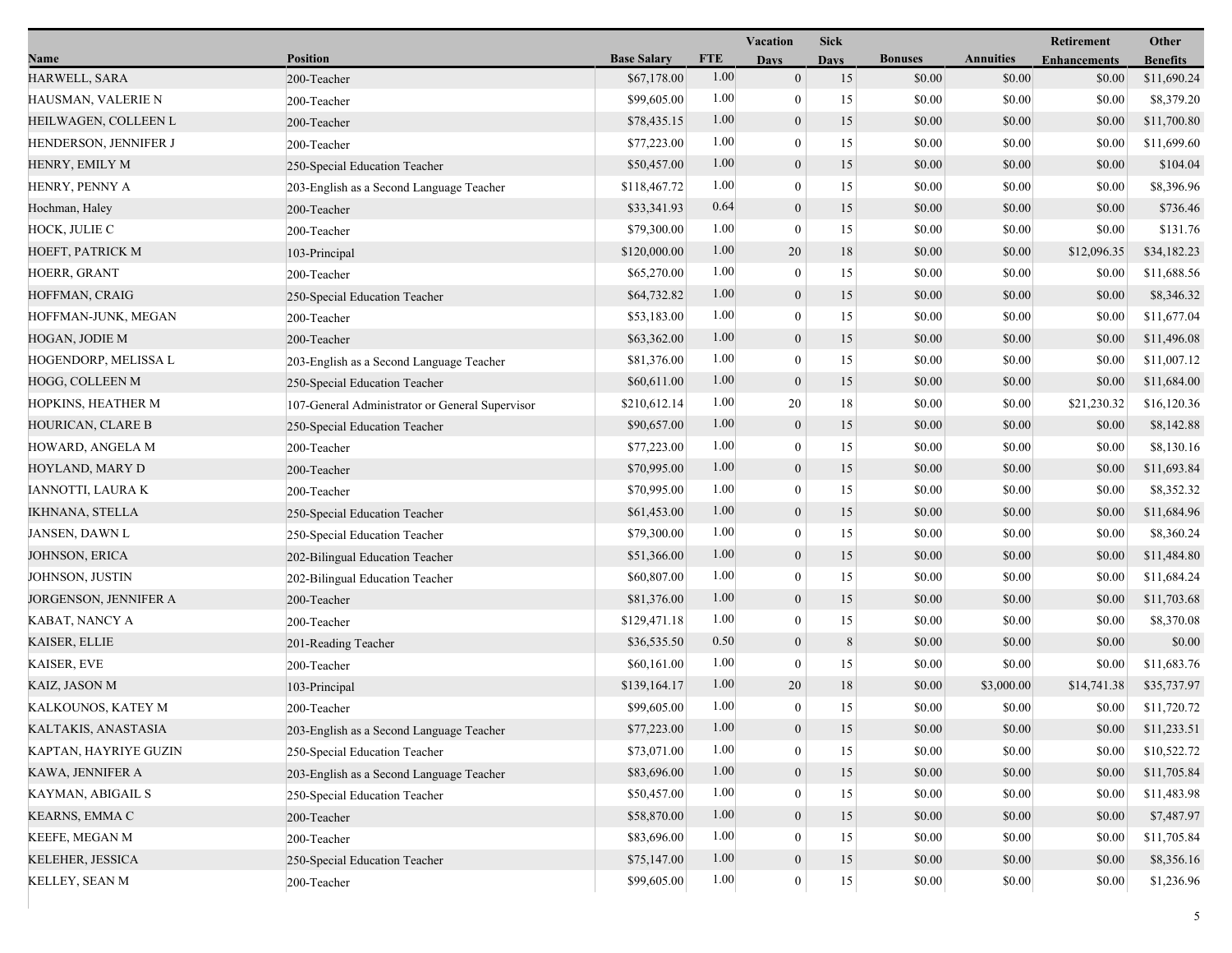|                       |                                                       |                    | Vacation   |                  | <b>Sick</b> |                |                  | Retirement          | Other           |
|-----------------------|-------------------------------------------------------|--------------------|------------|------------------|-------------|----------------|------------------|---------------------|-----------------|
| Name                  | <b>Position</b>                                       | <b>Base Salary</b> | <b>FTE</b> | <b>Days</b>      | <b>Days</b> | <b>Bonuses</b> | <b>Annuities</b> | <b>Enhancements</b> | <b>Benefits</b> |
| KELLEY, TRACEY M      | 203-English as a Second Language Teacher              | \$96,462.00        | 1.00       | $\mathbf{0}$     | 15          | \$0.00         | \$0.00           | \$0.00              | \$147.84        |
| KIERONSKI, JASON S    | 200-Teacher                                           | \$73,071.00        | 1.00       | $\theta$         | 15          | \$0.00         | \$0.00           | \$0.00              | \$8,354.24      |
| KIM, ELIZABETH        | 200-Teacher                                           | \$60,123.77        | 0.98       | $\mathbf{0}$     | 15          | \$0.00         | \$0.00           | \$0.00              | \$7,688.18      |
| KIM, JEANNE           | 200-Teacher                                           | \$61,361.37        | 1.00       | $\mathbf{0}$     | 15          | \$0.00         | \$0.00           | \$0.00              | \$10,511.52     |
| KIM, JOANNE HJ        | 200-Teacher                                           | \$106,226.00       | 1.00       | $\mathbf{0}$     | 15          | \$0.00         | \$0.00           | \$0.00              | \$11,726.96     |
| KIM, RAQUEL A         | 121-Administrator in a Bilingual Education<br>Program | \$112,256.73       | 1.00       | 20               | 18          | \$0.00         | \$3,000.00       | \$11,868.72         | \$28,125.36     |
| KIRSCH, AMANDA        | 200-Teacher                                           | \$86,017.00        | 1.00       | $\mathbf{0}$     | 15          | \$0.00         | \$0.00           | \$0.00              | \$11,708.00     |
| KOLBER, DAVID E       | 200-Teacher                                           | \$103,461.30       | 1.00       | $\overline{0}$   | 15          | \$0.00         | \$0.00           | \$0.00              | \$8,382.80      |
| KOOB, MARISA L        | 200-Teacher                                           | \$33,589.00        | 0.50       | $\boldsymbol{0}$ | 8           | \$0.00         | \$0.00           | \$0.00              | \$5,513.52      |
| KORITA, DIONNE B      | 203-English as a Second Language Teacher              | \$113,762.00       | 1.00       | $\theta$         | 15          | \$0.00         | \$0.00           | \$0.00              | \$7,799.64      |
| KOWALKE, ALYSE M      | 200-Teacher                                           | \$61,453.00        | 1.00       | $\mathbf{0}$     | 15          | \$0.00         | \$0.00           | \$0.00              | \$11,684.96     |
| KROEZE, KRISTIN M     | 200-Teacher                                           | \$65,270.00        | 1.00       | $\theta$         | 15          | \$0.00         | \$0.00           | \$0.00              | \$11,688.56     |
| KRUEGER, ALISSA M     | 200-Teacher                                           | \$70,995.00        | 1.00       | $\theta$         | 15          | \$0.00         | \$0.00           | \$0.00              | \$8,352.32      |
| KUBIT, HEATHER A      | 200-Teacher                                           | \$93,431.00        | 1.00       | $\theta$         | 15          | \$0.00         | \$0.00           | \$0.00              | \$11,714.90     |
| KUDIA, ANTHONY T      | 200-Teacher                                           | \$83,696.00        | 1.00       | $\mathbf{0}$     | 15          | \$0.00         | \$0.00           | \$0.00              | \$8,364.32      |
| LAFFERTY, CHALICE E   | 201-Reading Teacher                                   | \$73,071.00        | 1.00       | $\theta$         | 15          | \$0.00         | \$0.00           | \$0.00              | \$11,695.73     |
| LAGOS, CHRISTINE I    | 203-English as a Second Language Teacher              | \$93,431.00        | 1.00       | $\mathbf{0}$     | 15          | \$0.00         | \$0.00           | \$0.00              | \$8,373.44      |
| LANDSMAN, MARLA J     | 250-Special Education Teacher                         | \$86,017.00        | 1.00       | $\mathbf{0}$     | 15          | \$0.00         | \$0.00           | \$0.00              | \$8,138.56      |
| LAPPE, ERIN E         | 200-Teacher                                           | \$73,071.00        | 1.00       | $\mathbf{0}$     | 15          | \$0.00         | \$0.00           | \$0.00              | \$11,695.76     |
| LAPPING, KARYN B      | 201-Reading Teacher                                   | \$103,328.50       | 1.00       | $\theta$         | 15          | \$0.00         | \$0.00           | \$0.00              | \$11,724.32     |
| LARENAS, STEVEN F     | 203-English as a Second Language Teacher              | \$30,222.07        | 0.35       | $\mathbf{0}$     | 15          | \$0.00         | \$0.00           | \$0.00              | \$14.28         |
| LARSON-HOYE, LISA A   | 200-Teacher                                           | \$99,605.00        | 1.00       | $\theta$         | 15          | \$0.00         | \$0.00           | \$0.00              | \$11,720.72     |
| LATTANZIO, DOREE J    | 200-Teacher                                           | \$81,376.00        | 1.00       | $\mathbf{0}$     | 15          | \$0.00         | \$0.00           | \$0.00              | \$11,703.68     |
| LEDERMAN, HANNAH E    | 250-Special Education Teacher                         | \$56,154.00        | 1.00       | $\overline{0}$   | 15          | \$0.00         | \$0.00           | \$0.00              | \$11,679.92     |
| LEE, ALEXANDRIA       | 250-Special Education Teacher                         | \$60,161.00        | 1.00       | $\mathbf{0}$     | 15          | \$0.00         | \$0.00           | \$0.00              | \$11,493.20     |
| LEE, JASON            | 203-English as a Second Language Teacher              | \$52,274.00        | 1.00       | $\theta$         | 15          | \$0.00         | \$0.00           | \$0.00              | \$8,334.80      |
| LEINBACH, BRUCE A     | 200-Teacher                                           | \$106,226.00       | 1.00       | $\mathbf{0}$     | 15          | \$0.00         | \$0.00           | \$0.00              | \$11,151.68     |
| LEISTER, PAMELA J     | 203-English as a Second Language Teacher              | \$88,337.00        | 1.00       | $\overline{0}$   | 15          | \$0.00         | \$0.00           | \$0.00              | \$11,710.16     |
| LEVIN, SARAH L        | 200-Teacher                                           | \$56,154.00        | 1.00       | $\mathbf{0}$     | 15          | \$0.00         | \$0.00           | \$0.00              | \$8,110.48      |
| LEY, ELIZABETH R      | 200-Teacher                                           | \$59,660.62        | 1.00       | $\boldsymbol{0}$ | 15          | $\$0.00$       | \$0.00           | $\$0.00$            | \$8,304.19      |
| LEY, JOHN D           | 200-Teacher                                           | \$60,807.00        | 1.00       | $\mathbf{0}$     | 15          | \$0.00         | \$0.00           | \$0.00              | \$8,342.72      |
| LIALIOS, XRESONTHY    | 250-Special Education Teacher                         | \$64,916.89        | 0.99       | $\theta$         | 15          | \$0.00         | \$0.00           | \$0.00              | \$11,049.99     |
| LINN, BRITTANY        | 200-Teacher                                           | \$68,338.49        | 0.99       | $\theta$         | 15          | \$0.00         | \$0.00           | \$0.00              | \$8,122.00      |
| LORD, KELLY A         | 200-Teacher                                           | \$75,147.00        | 1.00       | $\theta$         | 15          | \$0.00         | \$0.00           | \$0.00              | \$11,697.68     |
| LOWDERMAN, LAURA      | 250-Special Education Teacher                         | \$37,388.20        | 0.46       | $\mathbf{0}$     | 15          | \$0.00         | \$0.00           | \$0.00              | \$389.01        |
| LUEDER, COLLEEN       | 200-Teacher                                           | \$79,300.00        | 1.00       | $\theta$         | 15          | \$0.00         | \$0.00           | \$0.00              | \$131.76        |
| LUNDGREN, ELIZABETH A | 250-Special Education Teacher                         | \$83,696.00        | $1.00\,$   | $\boldsymbol{0}$ | $15\,$      | \$0.00         | \$0.00           | \$0.00              | \$11,705.84     |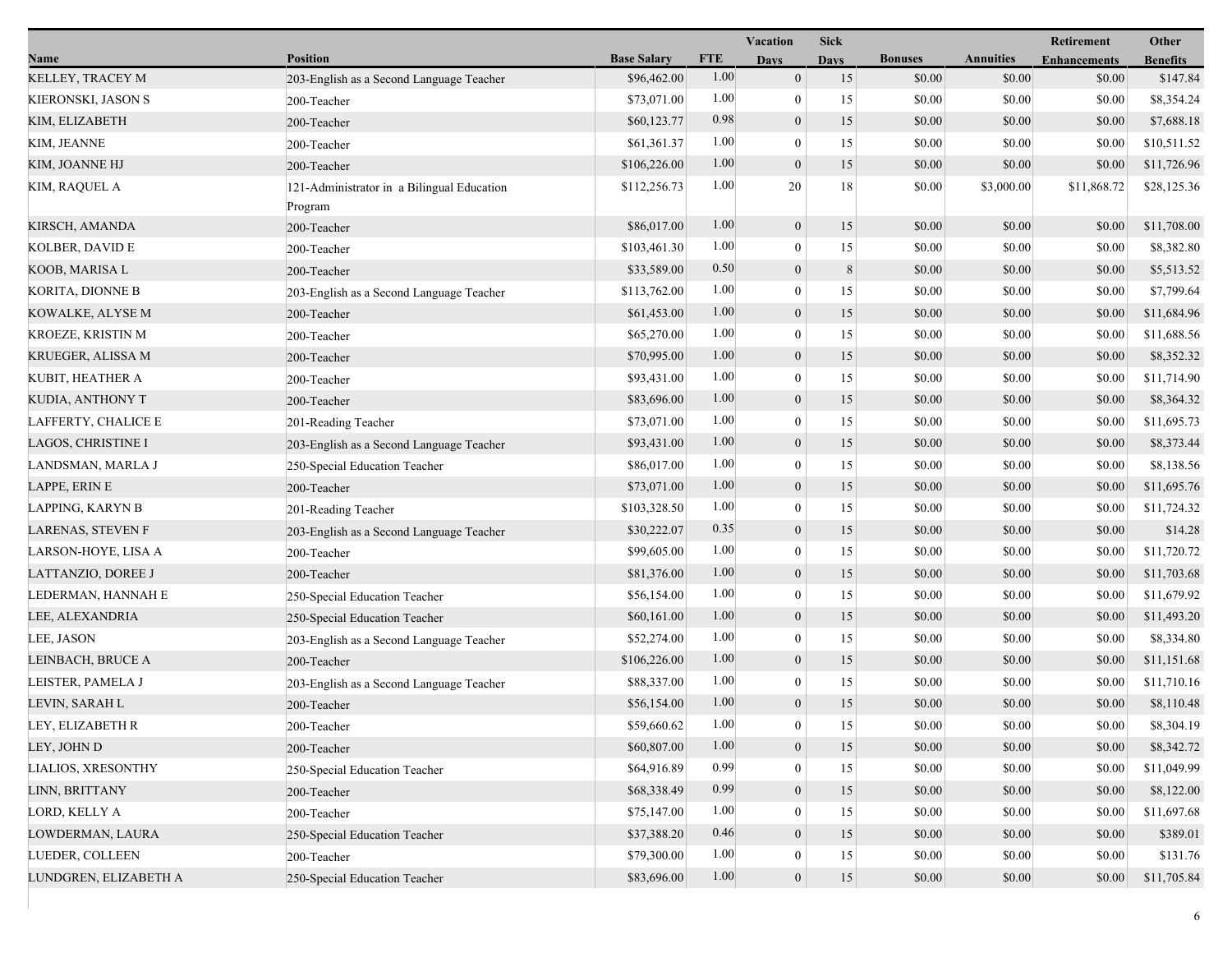|                         |                                          |                    | <b>Sick</b><br>Vacation |                  |             |                |                  | Other               |                 |
|-------------------------|------------------------------------------|--------------------|-------------------------|------------------|-------------|----------------|------------------|---------------------|-----------------|
| Name                    | <b>Position</b>                          | <b>Base Salary</b> | <b>FTE</b>              | <b>Days</b>      | <b>Days</b> | <b>Bonuses</b> | <b>Annuities</b> | <b>Enhancements</b> | <b>Benefits</b> |
| MACDONALD, HEATHER      | 200-Teacher                              | \$73,071.00        | 1.00                    | $\mathbf{0}$     | 15          | \$0.00         | \$0.00           | \$0.00              | \$125.76        |
| MADSEN, JAMIE S         | 250-Special Education Teacher            | \$63,772.75        | 0.85                    | $\boldsymbol{0}$ | 13          | \$0.00         | \$0.00           | \$0.00              | \$7,554.80      |
| MAGID, STEPHANIE M      | 200-Teacher                              | \$60,807.00        | 1.00                    | $\boldsymbol{0}$ | 15          | \$0.00         | \$0.00           | \$0.00              | \$4,045.76      |
| MAHONEY, ASHLEY S       | 200-Teacher                              | \$73,071.00        | 1.00                    | $\boldsymbol{0}$ | 15          | \$0.00         | \$0.00           | \$0.00              | \$10,827.55     |
| MAHONEY, CLARE C        | 200-Teacher                              | \$99,605.00        | 1.00                    | $\mathbf{0}$     | 15          | \$0.00         | \$0.00           | \$0.00              | \$11,720.72     |
| MALATESTA, KENNETH A    | 200-Teacher                              | \$83,696.00        | 1.00                    | $\boldsymbol{0}$ | 15          | \$0.00         | \$0.00           | \$0.00              | \$11,705.84     |
| MALNOR, CAROLINE        | 200-Teacher                              | \$69,086.00        | 1.00                    | $\mathbf{0}$     | 15          | \$0.00         | \$0.00           | \$0.00              | \$122.16        |
| MARCOTTE, LORIANNE M    | 200-Teacher                              | \$81,376.00        | 1.00                    | $\boldsymbol{0}$ | 15          | \$0.00         | \$0.00           | \$0.00              | \$11,703.68     |
| MARFISE, KELLY L        | 200-Teacher                              | \$67,178.00        | 1.00                    | $\boldsymbol{0}$ | 15          | \$0.00         | \$0.00           | \$0.00              | \$11,690.24     |
| <b>MARGOLIS, EVA M</b>  | 200-Teacher                              | \$73,071.00        | 1.00                    | $\mathbf{0}$     | 15          | \$0.00         | \$0.00           | \$0.00              | \$11,695.76     |
| MARIANO, DOMINIC S      | 200-Teacher                              | \$99,605.00        | 1.00                    | $\bf{0}$         | 15          | \$0.00         | \$0.00           | \$0.00              | \$7,786.24      |
| MARKOWSKI, LAURA        | 200-Teacher                              | \$75,147.00        | 1.00                    | $\mathbf{0}$     | 15          | \$0.00         | \$0.00           | \$0.00              | \$8,356.16      |
| MARSH, KATHRYN          | 200-Teacher                              | \$62,314.00        | 1.00                    | $\mathbf{0}$     | 15          | \$0.00         | \$0.00           | \$0.00              | \$10,593.41     |
| <b>MATZKIN, ELLEN B</b> | 200-Teacher                              | \$99,605.00        | 1.00                    | $\mathbf{0}$     | 15          | \$0.00         | \$0.00           | \$0.00              | \$11,720.72     |
| <b>MAYER, ANDREW R</b>  | 200-Teacher                              | \$60,161.00        | 1.00                    | $\boldsymbol{0}$ | 15          | \$0.00         | \$0.00           | \$0.00              | \$11,683.76     |
| MAZZA, ANTHONY R        | 200-Teacher                              | \$51,366.00        | 1.00                    | $\mathbf{0}$     | 15          | \$0.00         | \$0.00           | \$0.00              | \$8,333.84      |
| MCINERNEY, KAYLEIGH     | 250-Special Education Teacher            | \$33,169.77        | 0.55                    | $\bf{0}$         | 15          | \$0.00         | \$0.00           | \$0.00              | \$5,726.88      |
| MCINTYRE, SHARON M      | 200-Teacher                              | \$106,226.00       | 1.00                    | $\boldsymbol{0}$ | 15          | \$0.00         | \$0.00           | \$0.00              | \$11,726.96     |
| MCNALLY, CAITLYN        | 202-Bilingual Education Teacher          | \$52,274.00        | 1.00                    | $\mathbf{0}$     | 15          | \$0.00         | \$0.00           | \$0.00              | \$11,485.76     |
| MEISTER, KARIN          | 200-Teacher                              | \$75,147.00        | 1.00                    | $\mathbf{0}$     | 15          | \$0.00         | \$0.00           | \$0.00              | \$11,697.68     |
| MERKEY, MOLLY E         | 200-Teacher                              | \$79,300.00        | 1.00                    | $\mathbf{0}$     | 15          | \$0.00         | \$0.00           | \$0.00              | \$11,701.76     |
| MERVIS, SARA            | 250-Special Education Teacher            | \$81,376.00        | 1.00                    | $\mathbf{0}$     | 15          | \$0.00         | \$0.00           | \$0.00              | \$11,703.68     |
| MIES, KATIE E           | 200-Teacher                              | \$70,995.00        | 1.00                    | $\bf{0}$         | 15          | \$0.00         | \$0.00           | \$0.00              | \$11,693.84     |
| MILLER, ELIZABETH K     | 200-Teacher                              | \$63,362.00        | 1.00                    | $\boldsymbol{0}$ | 15          | \$0.00         | \$0.00           | \$0.00              | \$11,686.64     |
| MILLER, ERIC M          | 114-Chief School Business Official       | \$176,567.10       | 1.00                    | 20               | 18          | \$0.00         | \$3,000.00       | \$18,498.16         | \$26,210.80     |
| MILLER, KRISTI L        | 200-Teacher                              | \$73,071.00        | 1.00                    | $\boldsymbol{0}$ | 15          | \$0.00         | \$0.00           | \$0.00              | \$11,695.76     |
| MITAS, ANASTASIA D      | 200-Teacher                              | \$77,223.00        | 1.00                    | $\boldsymbol{0}$ | 15          | \$0.00         | \$0.00           | \$0.00              | \$11,699.60     |
| <b>MONTI, BRENDA</b>    | 201-Reading Teacher                      | \$75,147.00        | 1.00                    | $\boldsymbol{0}$ | 15          | \$0.00         | \$0.00           | \$0.00              | \$127.68        |
| MOON, KATRINA A         | 200-Teacher                              | \$81,376.00        | 1.00                    | 0                | 15          | \$0.00         | \$0.00           | \$0.00              | \$8,362.16      |
| MORGAN, KATHERINE       | 200-Teacher                              | \$70,995.00        | 1.00                    | $\overline{0}$   | 15          | \$0.00         | \$0.00           | \$0.00              | \$11,693.84     |
| MORLEY, MARY KATHRYN    | 200-Teacher                              | \$77,223.00        | 1.00                    | $\theta$         | 15          | \$0.00         | \$0.00           | \$0.00              | \$8,358.08      |
| MORRIS, JEFFREY L       | 250-Special Education Teacher            | \$99,605.00        | 1.00                    | $\overline{0}$   | 15          | \$0.00         | \$0.00           | \$0.00              | \$8,151.28      |
| MUNOZ-VOEGTLE, MARIA    | 202-Bilingual Education Teacher          | \$79,300.00        | 1.00                    | $\theta$         | 15          | \$0.00         | \$0.00           | \$0.00              | \$11,701.76     |
| MUSSLEWHITE, SUSAN A    | 200-Teacher                              | \$81,376.00        | 1.00                    | $\mathbf{0}$     | 15          | \$0.00         | \$0.00           | \$0.00              | \$11,703.68     |
| NANAVATI, PAYAL K       | 203-English as a Second Language Teacher | \$70,995.00        | 1.00                    | $\theta$         | 15          | \$0.00         | \$0.00           | \$0.00              | \$11,693.84     |
| NAULTY, ELIZABETH       | 250-Special Education Teacher            | \$109,720.00       | 1.00                    | $\mathbf{0}$     | 15          | \$0.00         | \$0.00           | \$0.00              | \$8,160.88      |
| NITTI, FLORINDA F       | 200-Teacher                              | \$53,742.40        | 0.80                    | 0                | 12          | \$0.00         | \$0.00           | \$0.00              | \$6,400.32      |
| NITZ, DARYL A           | 200-Teacher                              | \$122,766.78       | 1.00                    | $\boldsymbol{0}$ | 15          | \$0.00         | \$0.00           | \$0.00              | \$11,740.03     |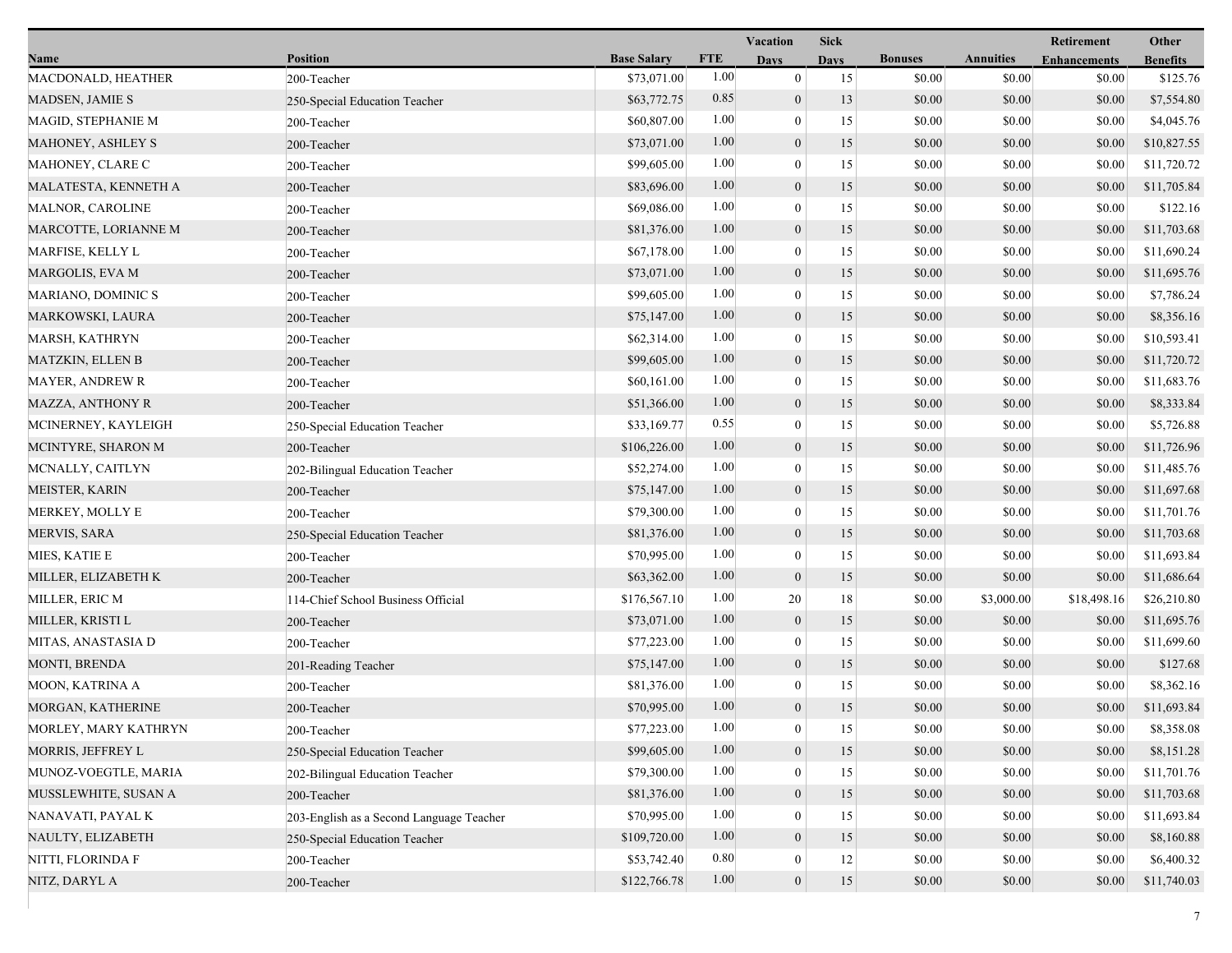|                              |                                          |                    | <b>Vacation</b> |                  |             |                |                  | Retirement          | Other           |
|------------------------------|------------------------------------------|--------------------|-----------------|------------------|-------------|----------------|------------------|---------------------|-----------------|
| Name                         | <b>Position</b>                          | <b>Base Salary</b> | <b>FTE</b>      | Days             | <b>Days</b> | <b>Bonuses</b> | <b>Annuities</b> | <b>Enhancements</b> | <b>Benefits</b> |
| NOONAN, AMY H                | 200-Teacher                              | \$109,720.00       | 1.00            | $\mathbf{0}$     | 15          | \$0.00         | \$0.00           | \$0.00              | \$11,730.32     |
| NORDINI, LISA N              | 200-Teacher                              | \$93,431.00        | 1.00            | $\boldsymbol{0}$ | 15          | \$0.00         | \$0.00           | \$0.00              | \$11,714.96     |
| NUDELMAN, PAUL A             | 200-Teacher                              | \$99,605.00        | 1.00            | $\boldsymbol{0}$ | 15          | \$0.00         | \$0.00           | \$0.00              | \$8,151.28      |
| NUETZMANN, MORGAN T          | 200-Teacher                              | \$59,515.00        | 1.00            | $\boldsymbol{0}$ | 15          | \$0.00         | \$0.00           | \$0.00              | \$8,341.52      |
| OBEDIAH-BERLIN, NINA         | 200-Teacher                              | \$75,147.00        | 1.00            | $\boldsymbol{0}$ | 15          | \$0.00         | \$0.00           | \$0.00              | \$11,697.68     |
| OBENLAND, AMANDA             | 200-Teacher                              | \$52,274.00        | 1.00            | $\boldsymbol{0}$ | 15          | \$0.00         | \$0.00           | \$0.00              | \$11,485.76     |
| OHARA, KELLY A               | 200-Teacher                              | \$70,995.00        | 1.00            | $\mathbf{0}$     | 15          | \$0.00         | \$0.00           | \$0.00              | \$11,693.84     |
| ORBON, KATHRYN A             | 200-Teacher                              | \$61,453.00        | 1.00            | $\boldsymbol{0}$ | 15          | \$0.00         | \$0.00           | \$0.00              | \$11,684.96     |
| ORONI, LAURA M               | 200-Teacher                              | \$83,696.00        | 1.00            | $\boldsymbol{0}$ | 15          | \$0.00         | \$0.00           | \$0.00              | \$11,705.84     |
| <b>OSBORNE, ANNE F</b>       | 200-Teacher                              | \$60,611.00        | 1.00            | $\boldsymbol{0}$ | 15          | \$0.00         | \$0.00           | \$0.00              | \$7,597.36      |
| OSTMAN, MICHELLE L           | 203-English as a Second Language Teacher | \$61,453.00        | 1.00            | $\boldsymbol{0}$ | 15          | \$0.00         | \$0.00           | \$0.00              | \$11,684.96     |
| PAGAC, DAVID L               | 200-Teacher                              | \$86,017.00        | 1.00            | $\boldsymbol{0}$ | 15          | \$0.00         | \$0.00           | \$0.00              | \$11,132.68     |
| PARKER, JENNIFER B           | 200-Teacher                              | \$67,178.00        | 1.00            | $\mathbf{0}$     | 15          | \$0.00         | \$0.00           | \$0.00              | \$663.36        |
| PARTAKER, ERIN G             | 200-Teacher                              | \$79,300.00        | 1.00            | $\boldsymbol{0}$ | 15          | \$0.00         | \$0.00           | \$0.00              | \$11,701.76     |
| PARTYKA, JULIE LYNN          | 200-Teacher                              | \$58,652.94        | 1.00            | $\boldsymbol{0}$ | 15          | \$0.00         | \$0.00           | \$0.00              | \$11,084.00     |
| PEREZ, RAMON                 | 202-Bilingual Education Teacher          | \$79,300.00        | 1.00            | $\boldsymbol{0}$ | 15          | \$0.00         | \$0.00           | \$0.00              | \$11,511.20     |
| PERONA ALBRECHT, MAILA       | 200-Teacher                              | \$81,376.00        | 1.00            | $\boldsymbol{0}$ | 15          | \$0.00         | \$0.00           | \$0.00              | \$11,703.68     |
| PETERSON, KALEY              | 200-Teacher                              | \$60,349.00        | 1.00            | $\boldsymbol{0}$ | 15          | \$0.00         | \$0.00           | \$0.00              | \$11,678.27     |
| PINGLEDIS, JENNIFER          | 200-Teacher                              | \$41,099.12        | 0.65            | $\boldsymbol{0}$ | 15          | \$0.00         | \$0.00           | \$0.00              | \$8,796.98      |
| PINSON, AMY K                | 203-English as a Second Language Teacher | \$70,995.00        | 1.00            | $\boldsymbol{0}$ | 15          | \$0.00         | \$0.00           | \$0.00              | \$11,693.84     |
| PLESZKUN, ELIZABETH T        | 200-Teacher                              | \$106,226.00       | 1.00            | $\boldsymbol{0}$ | 15          | \$0.00         | \$0.00           | \$0.00              | \$8,157.52      |
| POLLAN, NICOLE               | 200-Teacher                              | \$59,491.74        | 0.98            | $\boldsymbol{0}$ | 15          | \$0.00         | \$0.00           | \$0.00              | \$656.16        |
| POLONSKY, DANIEL G           | 104-Assistant Principal                  | \$108,000.00       | 1.00            | 20               | 18          | \$0.00         | \$3,000.00       | \$11,017.57         | \$36,527.47     |
| POULAKOS, PAULINE            | 200-Teacher                              | \$94,954.31        | 1.00            | $\boldsymbol{0}$ | 15          | \$0.00         | \$0.00           | \$0.00              | \$11,716.40     |
| PRESSLAK, AMANDA L           | 200-Teacher                              | \$59,694.00        | 1.00            | $\boldsymbol{0}$ | 15          | \$0.00         | \$0.00           | \$0.00              | \$11,677.82     |
| PRIVITERA, MARLA M           | 202-Bilingual Education Teacher          | \$70,995.00        | 1.00            | $\boldsymbol{0}$ | 15          | \$0.00         | \$0.00           | \$0.00              | \$7,586.56      |
| PUETZ, PATRICIA H            | 103-Principal                            | \$132,858.41       | 1.00            | 20               | 18          | \$0.00         | \$3,000.00       | \$14,239.69         | \$37,076.63     |
| Purelku, Elza                | 200-Teacher                              | \$57,059.22        | 1.00            | $\boldsymbol{0}$ | 15          | \$0.00         | \$0.00           | \$0.00              | \$11,489.84     |
| QUINTANA, MICHELLE           | 200-Teacher                              | \$58,463.82        | 1.00            | $\boldsymbol{0}$ | 15          | \$8,336.64     | \$0.00           | \$0.00              | \$8,336.64      |
| RASCON, LOLA                 | 200-Teacher                              | \$21,273.20        | 0.40            | $\boldsymbol{0}$ | 6           | \$0.00         | \$0.00           | \$0.00              | \$0.00          |
| RASOF, ELLENG                | 203-English as a Second Language Teacher | \$111,721.00       | $1.00\,$        | $\theta$         | 15          | \$0.00         | \$0.00           | \$0.00              | \$11,732.24     |
| RAZA, ZAHRA L                | 200-Teacher                              | \$77,223.00        | 1.00            | $\boldsymbol{0}$ | 15          | \$0.00         | \$0.00           | \$0.00              | \$9,531.12      |
| REATHERFORD, ALLISON R COHEN | 200-Teacher                              | \$99,605.00        | 1.00            | $\boldsymbol{0}$ | 15          | \$0.00         | \$0.00           | \$0.00              | \$11,720.72     |
| REITMAN, HEIDI S             | 203-English as a Second Language Teacher | \$60,611.00        | 1.00            | $\boldsymbol{0}$ | 15          | \$0.00         | \$0.00           | \$0.00              | \$8,341.28      |
| RICCI, KATHRYN E             | 200-Teacher                              | \$58,870.00        | 1.00            | $\mathbf{0}$     | 15          | \$0.00         | \$0.00           | \$0.00              | \$11,491.67     |
| RICH, BRANDON T              | 200-Teacher                              | \$99,605.00        | 1.00            | $\boldsymbol{0}$ | 15          | \$0.00         | \$0.00           | \$0.00              | \$8,379.20      |
| RICHARDS, SARAH              | 200-Teacher                              | \$86,017.00        | 1.00            | $\boldsymbol{0}$ | 15          | \$0.00         | \$0.00           | \$0.00              | \$8,366.48      |
| RICHARDSON, SANDRA           | 200-Teacher                              | \$69,086.00        | 1.00            | $\boldsymbol{0}$ | 15          | \$0.00         | \$0.00           | \$0.00              | \$11,692.16     |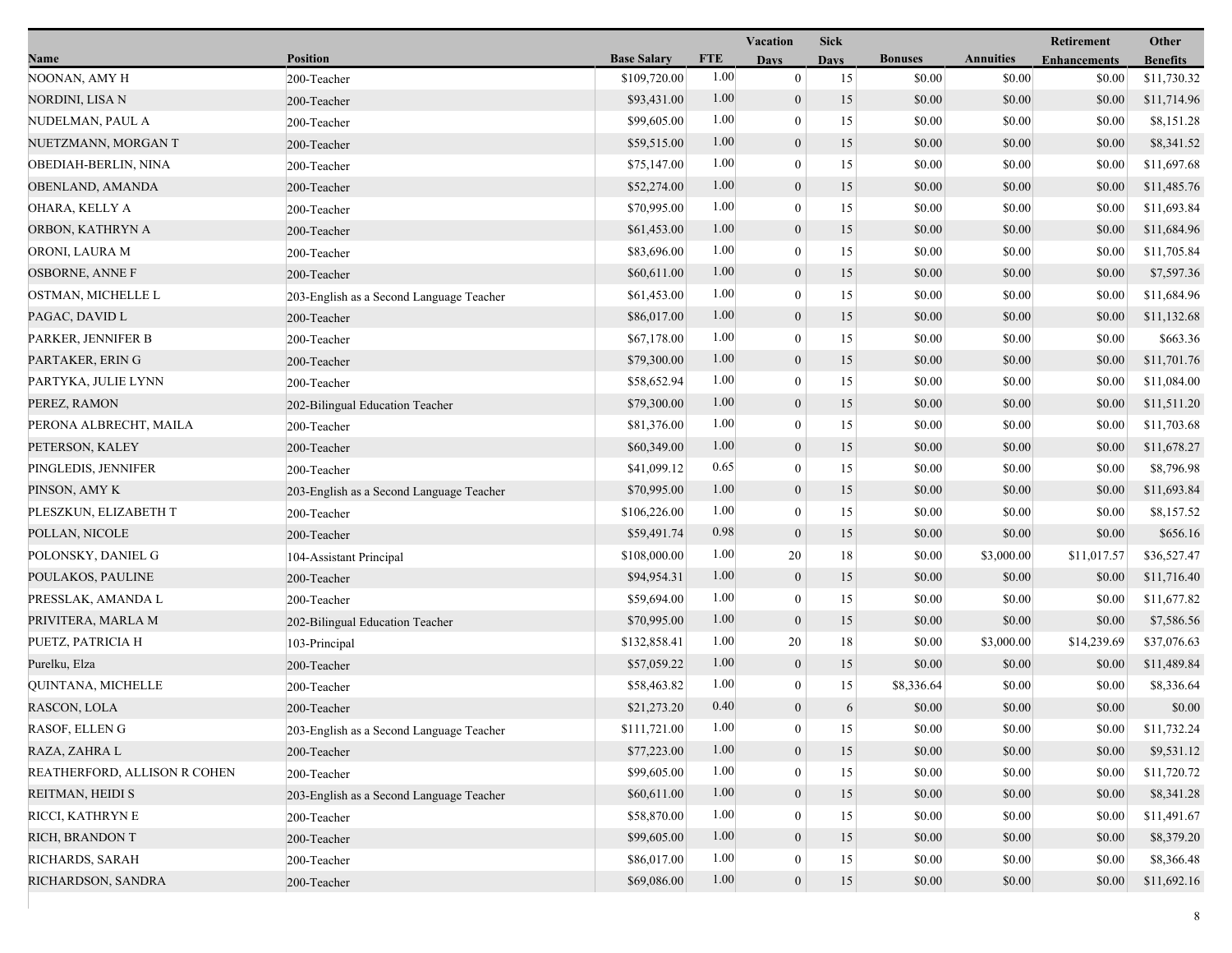|                               |                                                 |                    | <b>Vacation</b> |                  | <b>Sick</b>    |                |                  | Retirement          | Other           |
|-------------------------------|-------------------------------------------------|--------------------|-----------------|------------------|----------------|----------------|------------------|---------------------|-----------------|
| Name                          | <b>Position</b>                                 | <b>Base Salary</b> | <b>FTE</b>      | <b>Days</b>      | <b>Days</b>    | <b>Bonuses</b> | <b>Annuities</b> | <b>Enhancements</b> | <b>Benefits</b> |
| RICHTER, MARK A               | 103-Principal                                   | \$138,936.27       | 1.00            | 20               | 18             | \$0.00         | \$3,000.00       | \$14,618.99         | \$37,134.47     |
| ROBERTS, PRESTON L            | 200-Teacher                                     | \$90,657.00        | 1.00            | $\boldsymbol{0}$ | 15             | \$0.00         | \$0.00           | \$0.00              | \$8,370.80      |
| ROBINETTE, KATHRYN A          | 200-Teacher                                     | \$56,154.00        | 1.00            | $\boldsymbol{0}$ | 15             | \$0.00         | \$0.00           | \$0.00              | \$11,677.64     |
| RODE, MARTHA                  | 153-Special Education Supervisor                | \$101,000.00       | 1.00            | $\boldsymbol{0}$ | 15             | \$0.00         | \$0.00           | \$9,989.00          | \$35,100.39     |
| RODRIGUEZ, OSCAR              | 200-Teacher                                     | \$75,147.00        | 1.00            | $\boldsymbol{0}$ | 15             | \$0.00         | \$0.00           | \$0.00              | \$11,697.68     |
| ROSS, ERIN H                  | 250-Special Education Teacher                   | \$85,084.35        | 1.00            | $\boldsymbol{0}$ | 15             | \$0.00         | \$0.00           | \$0.00              | \$11,511.20     |
| ROSS-MERIDITH, NANETTE L      | 200-Teacher                                     | \$106,226.00       | 1.00            | $\mathbf{0}$     | 15             | \$0.00         | \$5,250.00       | \$0.00              | \$11,726.96     |
| ROTHSCHILD, ALLISON E         | 200-Teacher                                     | \$34,543.00        | 0.50            | $\boldsymbol{0}$ | 8              | \$0.00         | \$0.00           | \$0.00              | \$0.00          |
| ROTTMAN, FRANK JAMES          | 200-Teacher                                     | \$127,308.88       | 1.00            | $\boldsymbol{0}$ | 15             | \$0.00         | \$0.00           | \$0.00              | \$11,739.92     |
| <b>ROY, ANDREWS</b>           | 200-Teacher                                     | \$86,017.00        | 1.00            | $\boldsymbol{0}$ | 15             | \$0.00         | \$0.00           | \$0.00              | \$11,708.00     |
| RUSSELL, DREW C               | 200-Teacher                                     | \$70,995.00        | 1.00            | $\boldsymbol{0}$ | 15             | \$0.00         | \$0.00           | \$0.00              | \$11,693.84     |
| SANDIFORD, MARGARET           | 200-Teacher                                     | \$81,376.00        | 1.00            | $\boldsymbol{0}$ | 15             | \$0.00         | \$0.00           | \$0.00              | \$11,703.68     |
| <b>SARASIN, KAREN J</b>       | 200-Teacher                                     | \$102,855.00       | 1.00            | $\boldsymbol{0}$ | 15             | \$0.00         | \$0.00           | \$0.00              | \$11,148.48     |
| <b>SAVAGE, RACHEL</b>         | 200-Teacher                                     | \$53,183.00        | 1.00            | $\boldsymbol{0}$ | 15             | \$0.00         | \$0.00           | \$0.00              | \$8,335.52      |
| <b>SCHACK, JENNIFER I</b>     | 200-Teacher                                     | \$79,300.00        | 1.00            | $\boldsymbol{0}$ | 15             | \$0.00         | \$0.00           | \$0.00              | \$11,701.76     |
| SCHILTZ, GRETCHEN R           | 200-Teacher                                     | \$67,178.00        | 1.00            | $\boldsymbol{0}$ | 15             | \$0.00         | \$0.00           | \$0.00              | \$11,690.24     |
| <b>SCHOBER, LINDA C</b>       | 200-Teacher                                     | \$16,057.66        | 0.20            | $\boldsymbol{0}$ | $\overline{4}$ | \$0.00         | \$0.00           | \$0.00              | \$1,884.76      |
| SCHWARTZWALD, KAREN R         | 153-Special Education Supervisor                | \$102,981.30       | 1.00            | $\boldsymbol{0}$ | 15             | \$0.00         | \$5,369.00       | \$10,814.85         | \$15,010.45     |
| <b>SERVE, TRACEY A</b>        | 200-Teacher                                     | \$67,178.00        | 1.00            | $\boldsymbol{0}$ | 15             | \$0.00         | \$0.00           | \$0.00              | \$11,690.24     |
| SHAHBAZ, ILBRA                | 203-English as a Second Language Teacher        | \$65,270.00        | 1.00            | $\boldsymbol{0}$ | 15             | \$0.00         | \$0.00           | \$0.00              | \$11,688.56     |
| SHARE, SARAH                  | 250-Special Education Teacher                   | \$61,453.00        | 1.00            | $\boldsymbol{0}$ | 15             | \$0.00         | \$0.00           | \$0.00              | \$11,684.96     |
| SHEBESTA, HANNAH L            | 200-Teacher                                     | \$63,362.00        | 1.00            | $\boldsymbol{0}$ | 15             | \$0.00         | \$0.00           | \$0.00              | \$11,524.28     |
| SHEFLER, STEFANIE             | 153-Special Education Supervisor                | \$89,787.52        | 0.96            | $\boldsymbol{0}$ | 15             | \$0.00         | \$2,150.00       | \$9,178.72          | \$33,272.77     |
| <b>SHEIN, MERLE</b>           | 200-Teacher                                     | \$94,288.02        | 1.00            | $\boldsymbol{0}$ | 15             | \$0.00         | \$0.00           | \$0.00              | \$11,691.40     |
| SHELLARD, DEBORAH             | 200-Teacher                                     | \$75,045.24        | 1.00            | $\boldsymbol{0}$ | 15             | \$0.00         | \$0.00           | \$0.00              | \$11,697.68     |
| SHULTZ, EMILY                 | 250-Special Education Teacher                   | \$54,668.00        | 1.00            | $\boldsymbol{0}$ | 15             | \$0.00         | \$0.00           | \$0.00              | \$11,487.92     |
| SIEGEL, JODY                  | 200-Teacher                                     | \$65,270.00        | 1.00            | $\overline{0}$   | 15             | \$0.00         | \$0.00           | \$0.00              | \$11,688.56     |
| SILBERMAN-RISSIEN, BRITTANY B | 250-Special Education Teacher                   | \$65,270.00        | 1.00            | $\boldsymbol{0}$ | 15             | \$0.00         | \$0.00           | \$0.00              | \$11,688.56     |
| SILCROFT, CARLY               | 200-Teacher                                     | \$61,453.00        | 1.00            | $\mathbf{0}$     | 15             | \$0.00         | \$0.00           | \$0.00              | \$11,684.96     |
| <b>SILVER, ARI M</b>          | 200-Teacher                                     | \$65,270.00        | 1.00            | $\boldsymbol{0}$ | 15             | \$0.00         | \$0.00           | \$0.00              | \$11,498.00     |
| SILVERMAN, MATTHEW A          | 101-Assistant/Associate District Superintendent | \$183,352.71       | $1.00\,$        | 20               | 18             | \$0.00         | \$3,000.00       | \$20,087.76         | \$24,795.26     |
| SIMKINS, TRACY G              | 250-Special Education Teacher                   | \$67,178.00        | 1.00            | $\boldsymbol{0}$ | 15             | \$0.00         | \$0.00           | \$0.00              | \$11,690.24     |
| SIMO, REBECCA A               | 200-Teacher                                     | \$60,161.00        | 1.00            | $\boldsymbol{0}$ | 15             | \$0.00         | \$0.00           | \$0.00              | \$11,683.76     |
| SKOGSBAKKEN, KELLY T          | 200-Teacher                                     | \$79,300.00        | 1.00            | $\boldsymbol{0}$ | 15             | \$0.00         | \$0.00           | \$0.00              | \$11,452.83     |
| SMALLWOOD, MARISSA N          | 250-Special Education Teacher                   | \$60,161.00        | 1.00            | $\mathbf{0}$     | 15             | \$0.00         | \$0.00           | \$0.00              | \$11,683.76     |
| SMELTEKOP, PAULA              | 200-Teacher                                     | \$106,226.00       | 1.00            | $\boldsymbol{0}$ | 15             | \$0.00         | \$0.00           | \$0.00              | \$8,157.52      |
| SMITH, SUSAN C                | 200-Teacher                                     | \$69,086.00        | 1.00            | $\boldsymbol{0}$ | 15             | \$0.00         | \$0.00           | \$0.00              | \$11,692.16     |
| SO, AUDREY C                  | 203-English as a Second Language Teacher        | \$90,657.00        | 1.00            | $\boldsymbol{0}$ | 15             | \$0.00         | \$0.00           | \$0.00              | \$11,712.32     |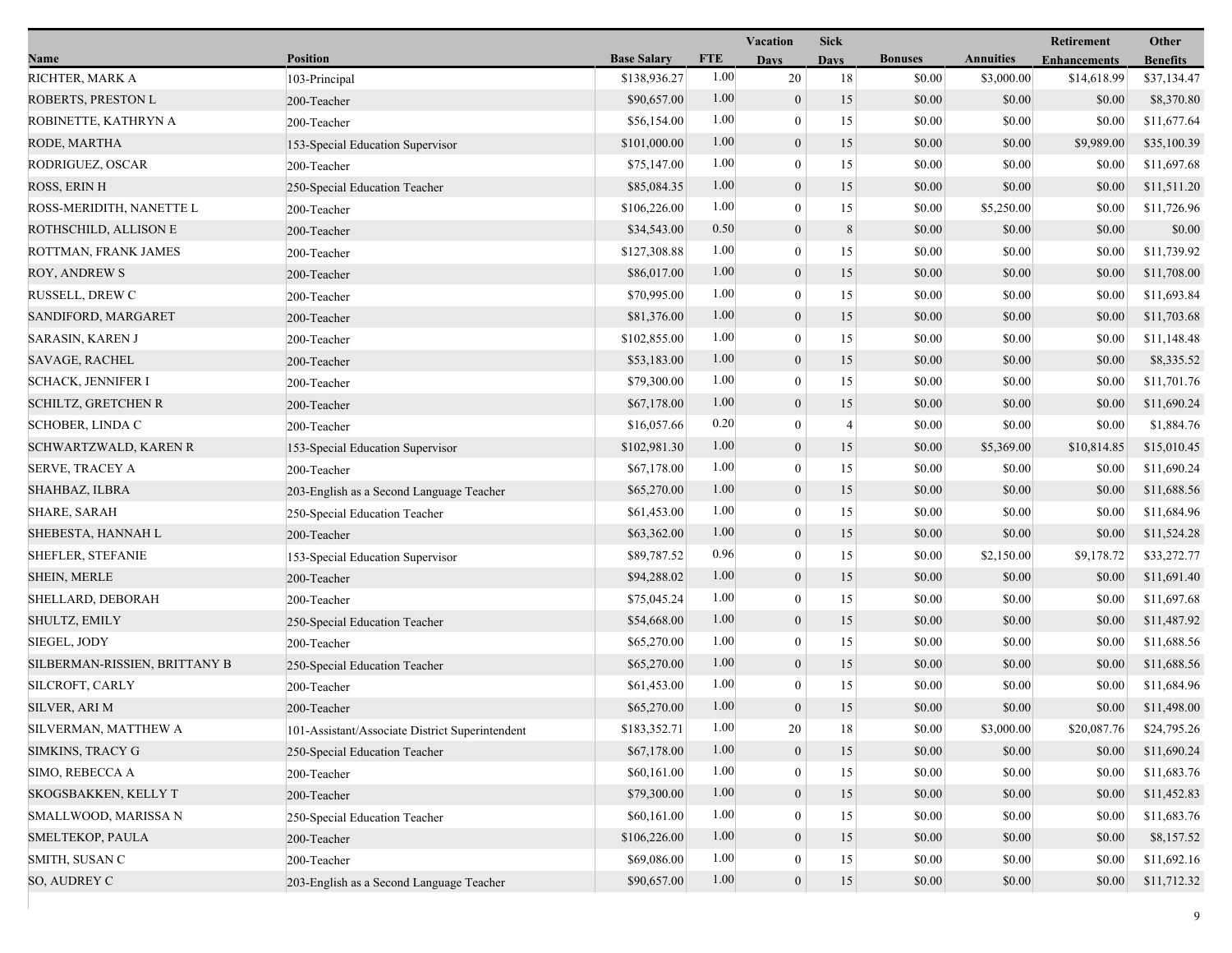|                            |                                          |                    |            | Vacation         | <b>Sick</b> |                |                  | Retirement          | Other           |
|----------------------------|------------------------------------------|--------------------|------------|------------------|-------------|----------------|------------------|---------------------|-----------------|
| Name                       | <b>Position</b>                          | <b>Base Salary</b> | <b>FTE</b> | Days             | <b>Days</b> | <b>Bonuses</b> | <b>Annuities</b> | <b>Enhancements</b> | <b>Benefits</b> |
| SPRECKMAN, SUSAN L         | 200-Teacher                              | \$90,657.00        | 1.00       | $\mathbf{0}$     | 15          | \$0.00         | \$0.00           | \$0.00              | \$11,712.32     |
| SPYCHALSKI, AMANDA         | 153-Special Education Supervisor         | \$97,500.00        | 1.00       | $\mathbf{0}$     | 15          | \$0.00         | \$0.00           | \$9,642.85          | \$14,366.36     |
| STAHL, KAILYN              | 200-Teacher                              | \$61,453.00        | 1.00       | $\bf{0}$         | 15          | \$0.00         | \$0.00           | \$0.00              | \$11,494.40     |
| STANTON, KATHLEEN          | 200-Teacher                              | \$56,667.25        | 1.00       | $\mathbf{0}$     | 15          | \$0.00         | \$0.00           | \$0.00              | \$11,677.82     |
| <b>STANTON, MAURA</b>      | 200-Teacher                              | \$59,515.00        | 1.00       | $\boldsymbol{0}$ | 15          | \$0.00         | \$0.00           | \$0.00              | \$11,683.04     |
| <b>STERN, FELICIA B</b>    | 200-Teacher                              | \$102,855.00       | 1.00       | $\mathbf{0}$     | 15          | \$0.00         | \$0.00           | \$0.00              | \$11,723.84     |
| STEWART, SELENE M          | 103-Principal                            | \$133,228.98       | 1.00       | 20               | 18          | \$0.00         | \$3,000.00       | \$14,030.65         | \$26,437.51     |
| <b>STOLAR, JOSIP</b>       | 200-Teacher                              | \$59,515.00        | 1.00       | $\mathbf{0}$     | 15          | \$0.00         | \$0.00           | \$0.00              | \$110.76        |
| STOLTZ, EDWARD F           | 200-Teacher                              | \$60,611.00        | 1.00       | $\bf{0}$         | 15          | \$0.00         | \$0.00           | \$0.00              | \$8,342.48      |
| <b>STREJC, LAURA B</b>     | 200-Teacher                              | \$86,974.70        | 1.00       | $\mathbf{0}$     | 15          | \$0.00         | \$0.00           | \$0.00              | \$11,703.68     |
| STRENING JR, MICHAEL C     | 250-Special Education Teacher            | \$88,337.00        | 1.00       | $\bf{0}$         | 15          | \$0.00         | \$0.00           | \$0.00              | \$11,710.16     |
| SULAK, LISA D              | 200-Teacher                              | \$79,300.00        | 1.00       | $\mathbf{0}$     | 15          | \$0.00         | \$0.00           | \$0.00              | \$11,701.76     |
| <b>SWANSON, EMILY K</b>    | 201-Reading Teacher                      | \$88,337.00        | 1.00       | $\mathbf{0}$     | 15          | \$0.00         | \$0.00           | \$0.00              | \$11,710.16     |
| <b>SWINNEY, ERICA</b>      | 200-Teacher                              | \$70,995.00        | 1.00       | $\mathbf{0}$     | 15          | \$0.00         | \$0.00           | \$0.00              | \$8,124.40      |
| <b>SZELES, NATALIE</b>     | 153-Special Education Supervisor         | \$85,500.00        | 1.00       | $\boldsymbol{0}$ | 15          | \$0.00         | \$1,967.00       | \$8,650.58          | \$13,792.00     |
| TAPIA, MARY K              | 200-Teacher                              | \$99,922.87        | 1.00       | $\mathbf{0}$     | 15          | \$0.00         | \$0.00           | \$0.00              | \$150.96        |
| TERRANOVA, LISA M          | 250-Special Education Teacher            | \$37,388.20        | 0.46       | $\bf{0}$         | 8           | \$0.00         | \$0.00           | \$0.00              | \$3,795.04      |
| THOMASSON, MARGARET ROSE K | 203-English as a Second Language Teacher | \$67,178.00        | 1.00       | $\mathbf{0}$     | 15          | \$0.00         | \$0.00           | \$0.00              | \$11,310.52     |
| THORNE, ALLYSON C          | 104-Assistant Principal                  | \$117,479.88       | 1.00       | 20               | 18          | \$0.00         | \$3,000.00       | \$12,407.15         | \$25,263.40     |
| TOMPKINS, TARANEH L        | 200-Teacher                              | \$54,668.00        | 1.00       | $\mathbf{0}$     | 15          | \$0.00         | \$0.00           | \$0.00              | \$8,336.96      |
| TRACZ, LORI                | 200-Teacher                              | \$120,674.64       | 1.00       | $\boldsymbol{0}$ | 15          | \$0.00         | \$0.00           | \$0.00              | \$11,739.92     |
| TRIBBETT, EMILY            | 200-Teacher                              | \$60,161.00        | 1.00       | $\mathbf{0}$     | 15          | \$0.00         | \$0.00           | \$0.00              | \$11,683.76     |
| TRIPPLE, JULIANNE L        | 200-Teacher                              | \$65,270.00        | 1.00       | $\bf{0}$         | 15          | \$0.00         | \$0.00           | \$0.00              | \$11,688.56     |
| TROWBRIDGE, KATRINA K      | 200-Teacher                              | \$118,225.19       | 1.00       | $\mathbf{0}$     | 15          | \$0.00         | \$0.00           | \$0.00              | \$11,738.24     |
| <b>UBIK, ASHLEY</b>        | 200-Teacher                              | \$61,453.00        | 1.00       | $\mathbf{0}$     | 15          | \$0.00         | \$0.00           | \$0.00              | \$11,684.96     |
| VAN SOMEREN SMITH, ELLEN   | 200-Teacher                              | \$110,568.81       | 1.00       | $\mathbf{0}$     | 15          | \$0.00         | \$0.00           | \$0.00              | \$8,362.68      |
| <b>VENA, HELENA</b>        | 103-Principal                            | \$164,128.89       | 1.00       | 20               | 18          | \$0.00         | \$0.00           | \$16,232.51         | \$25,800.58     |
| VERACHTERT, ELIZABETH      | 200-Teacher                              | \$26,108.00        | 0.40       | $\mathbf{0}$     | 6           | \$0.00         | \$0.00           | \$0.00              | \$11,614.72     |
| <b>VICKERS, LARA</b>       | 200-Teacher                              | \$86,017.00        | 1.00       | $\mathbf{0}$     | 15          | \$0.00         | \$0.00           | \$0.00              | \$11,708.00     |
| VIRLAS, ALEXANDRA M        | 200-Teacher                              | \$60,807.00        | 1.00       | $\overline{0}$   | 15          | \$0.00         | \$0.00           | \$0.00              | \$11,684.24     |
| VITACCO, MATTHEW J         | 200-Teacher                              | \$60,807.00        | 1.00       | $\bf{0}$         | 15          | \$0.00         | \$0.00           | \$0.00              | \$11,684.24     |
| VON DE BUR, KRISTINE       | 250-Special Education Teacher            | \$73,071.00        | 1.00       | $\mathbf{0}$     | 15          | \$0.00         | \$0.00           | \$0.00              | \$9,527.28      |
| <b>WADE, MARGARET J</b>    | 153-Special Education Supervisor         | \$104,370.60       | 0.87       | $\mathbf{0}$     | 15          | \$0.00         | \$5,401.00       | \$10,856.52         | \$24,992.94     |
| WALSH, CHRISTINA           | 250-Special Education Teacher            | \$69,086.00        | 1.00       | $\mathbf{0}$     | 15          | \$0.00         | \$0.00           | \$0.00              | \$122.16        |
| WALSH, LISA HILD           | 250-Special Education Teacher            | \$102,855.00       | 1.00       | $\theta$         | 15          | \$0.00         | \$0.00           | \$0.00              | \$11,723.84     |
| WARD, AMY R                | 250-Special Education Teacher            | \$75,147.00        | 1.00       | $\mathbf{0}$     | 15          | \$0.00         | \$0.00           | \$0.00              | \$670.80        |
| WARD, EMILY                | 200-Teacher                              | \$70,995.00        | 1.00       | $\mathbf{0}$     | 15          | \$0.00         | \$0.00           | \$0.00              | \$8,352.32      |
| <b>WARREN, CINDY M</b>     | 200-Teacher                              | \$77,223.00        | 1.00       | $\overline{0}$   | 15          | \$0.00         | \$0.00           | \$0.00              | \$8,358.08      |
|                            |                                          |                    |            |                  |             |                |                  |                     |                 |